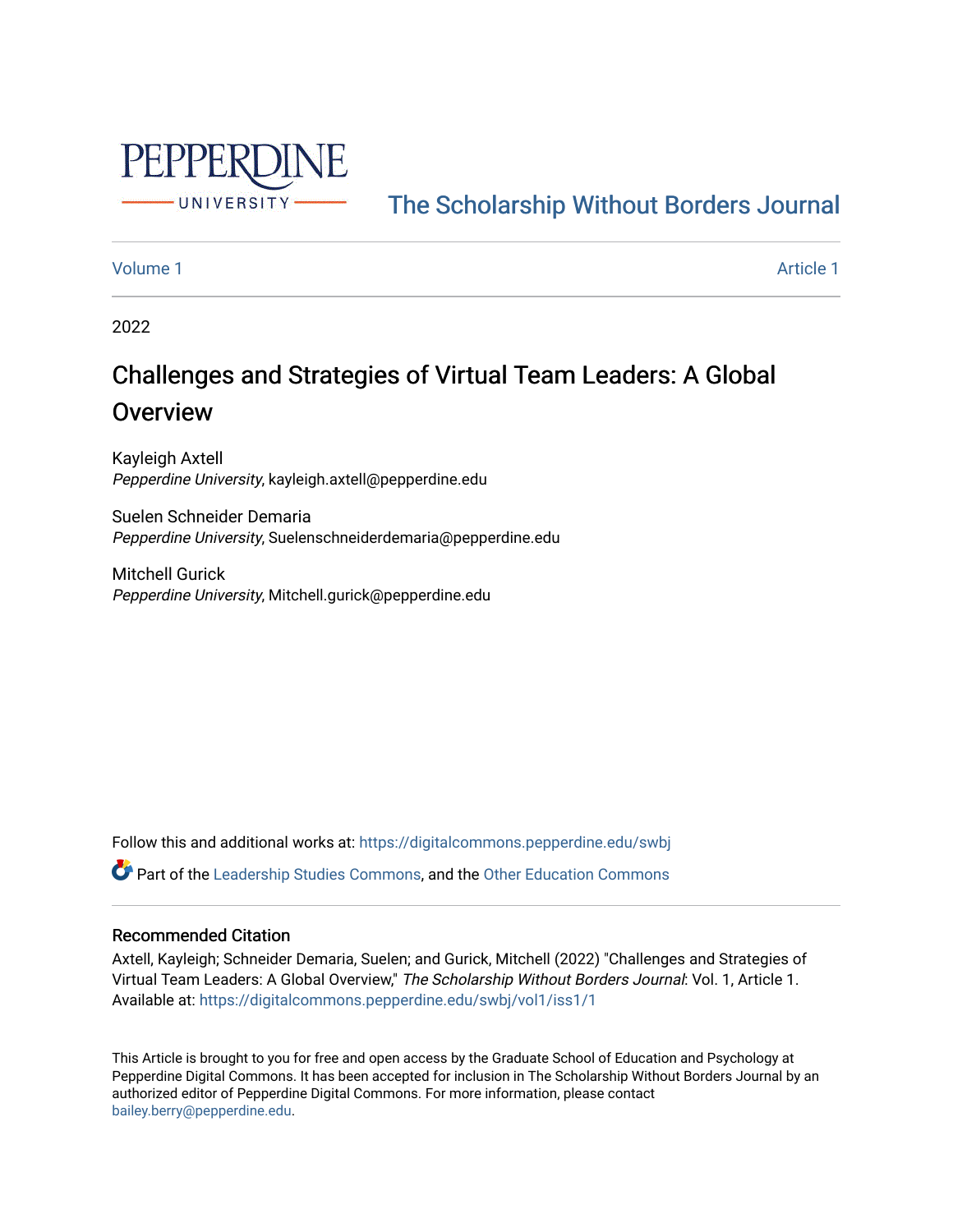#### **Challenges and Strategies of Virtual Team Leaders: A Global Overview**

Darics & Gatti (2019) and Walsh (2020) found that employees who work part-time or full-time out of their offices can be described as a virtual team provided there is an interrelationship between members. Regardless of the time committed while working off-site, all virtual teams have specific needs to be addressed before optimizing effectiveness. Unique attributes characterize virtual teams—such as collaboration and communication (Darics & Gatti, 2019; Walsh, 2020). Due to the COVID-19 pandemic, professionals were forced to work from anywhere, which pushed the boundaries of work (Dey et al., 2020). Employees are challenged in new ways to accomplish work across digital boundaries and with dividing lines between worklife balance (Anders, 2016; Bodell & Levins, 2012). There are numerous issues that include being able to collaborate, build, and maintain relationships in a virtual environment. Consequently, leaders have to navigate these challenges and employ a series of best practices (Darics & Gatti, 2019; Walsh, 2020).

Data provided through a recent survey conducted by Salesforce (2020) with 20,000 global workers revealed that 33% are more connected to their colleagues and clients, and 48% are more productive in a Global Virtual Team (GVT) (Salesforce, 2020). Subsequently, a Gallup (2020) report showed that 55% of managers allow their employees to work remotely more often than they did before COVID-19. There are also criteria defined for optimal remote work conditions. These include the ability for employees to perform duties outside of an on-site workplace, tasks, and processes are well-defined, and the role does not require interdependent work for success (Gallup, 2020). With the increased demand and necessity for virtual work, leaders need to understand team attributes and determine best practices.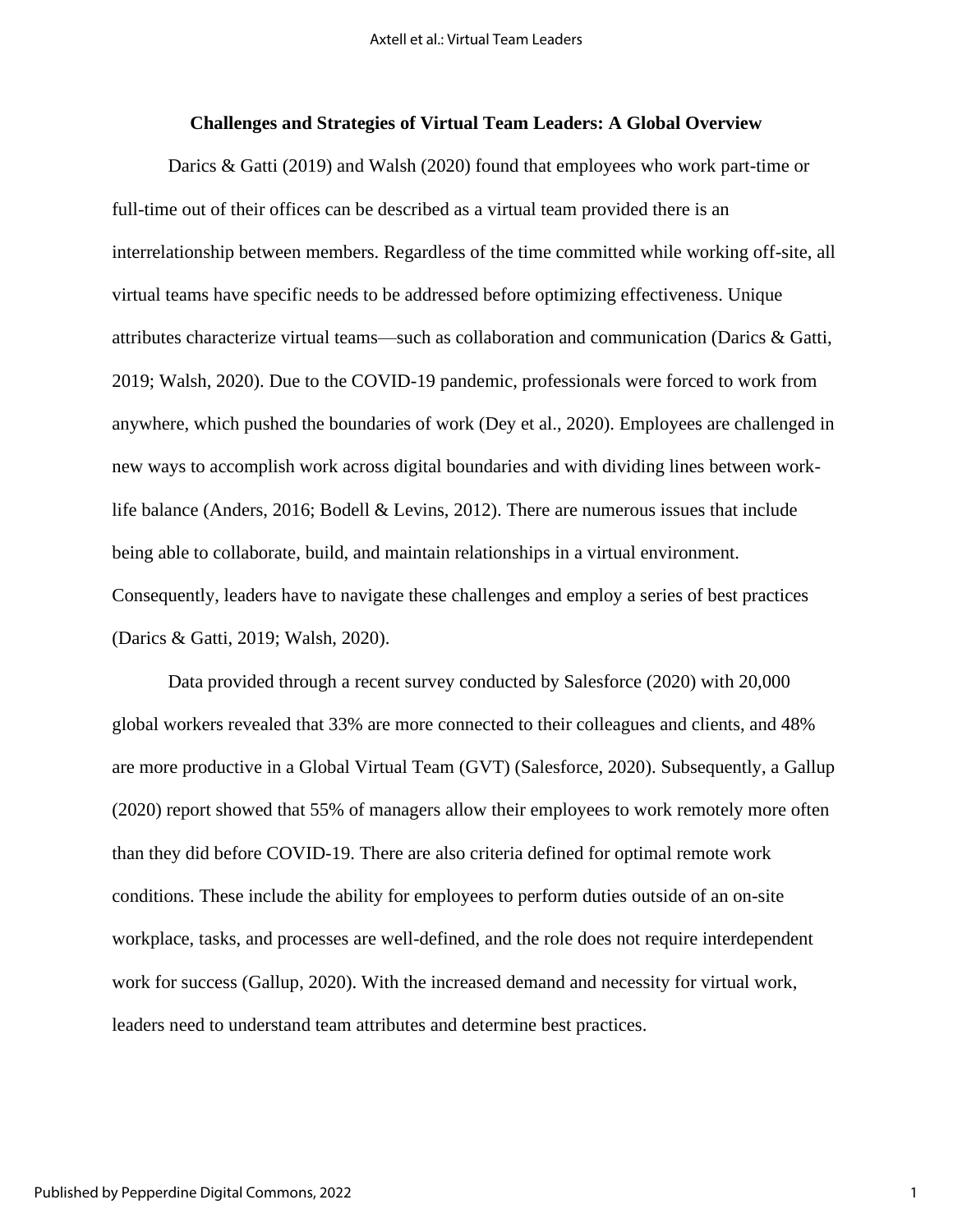The purpose of this study is to assess the attributes and best practices of virtual team leadership and the best practices leaders of virtual teams can employ. The researchers aimed to answer two fundamental questions: (a) what are the attributes of GVT management?, (b) what are the best practices of GVT leadership? The researchers conducted interviews with GVT leaders and built on pre-existing literature findings of the attributes of GVT leaders and the strategies and best practices they tend to apply to their team members to increase performance.

## **Literature Review**

GVTs are a group of people who work interdependently to execute tasks following a standard guideline, often not in the confines of physical office spaces (Weyers & Wong, 2021). The concept of a GVT revolves around space, time, and organizational boundaries supported by technology to help enable communication among the members (Newman et al., 2020). Thus, a GVT is composed of members dispersed across different countries but working towards realizing and executing a common goal. Weyers & Wong (2021) further elaborate that most businesses embrace international teams to help them take advantage of the productive teamwork attributed to diversity in culture, skills, and technological know-how.

#### **Attributes of Global Virtual Team Management**

Virtual teams are defined by the high use of technology, access to information, independently of its quality, and collaboration among members (Kirkman and Mathieu, 2005). Therefore, to manage global virtual teams effectively, leaders must be aware of critical attributes, such as (a) use of technology to enhance communication, (b) extra effort to develop the team members and guide them towards common goals, and (c) use the data to build cohesion information and inclusion of all team members (Jovceska and Junununi, 2022).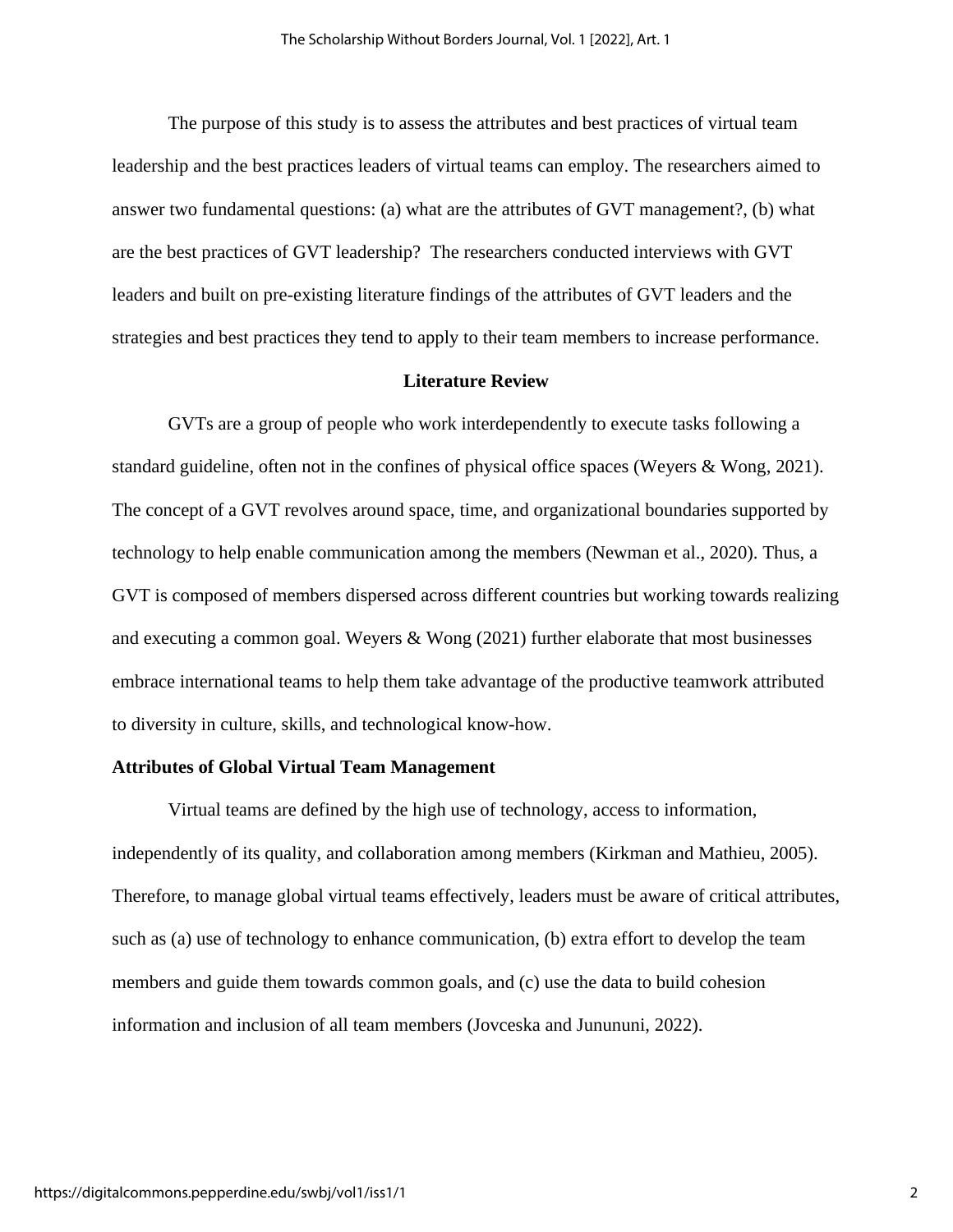## *Communication*

One of the critical attributes of GVT management is the communication channels used to engage members across different countries (Bhat et al., 2017). Due to the high demand for efficiency in virtual teams, the communication platforms are used to enhance transition and ensure effective collaboration between members (Newman et al., 2020). Consequently, the management of a GVT requires integrating different communication media as described below. Qureshi & Zigurs (2001) explain that emails are the most commonly used tools for disseminating information. In addition, members may subscribe to group emails depending on the project at hand that needs completion. GVT members have access to such email, ensuring that all members know the direction and progress of a particular task or project.

Video conferences are another channel of communication used in GVTs (Walsh, 2019). The emergence of mobile and web applications such as Google Hangouts and Zoom has simplified the flow of information. These applications have simulated face-to-face meetings and streamlined how members coordinate their efforts to achieve a common goal. Cloud-based platforms have also become essential, especially when managing members from different countries (Zhu & Lee, 2017). It implies that members can share documents, review, or edit while working remotely, saving time and improving the team's productivity. In addition, collaboration is enhanced with applications such as Google Drive and Dropbox.

#### *Employee Development*

Employee development is a primary goal for organizations. Investing in employee development is attributed to enhanced productivity (Khan & Khan, 2018). Thus, an organization should develop strategies to ensure personnel progresses through training (Taras et al., 2018). Acquisition of new skills enhances employee throughput. Getting results from employees in a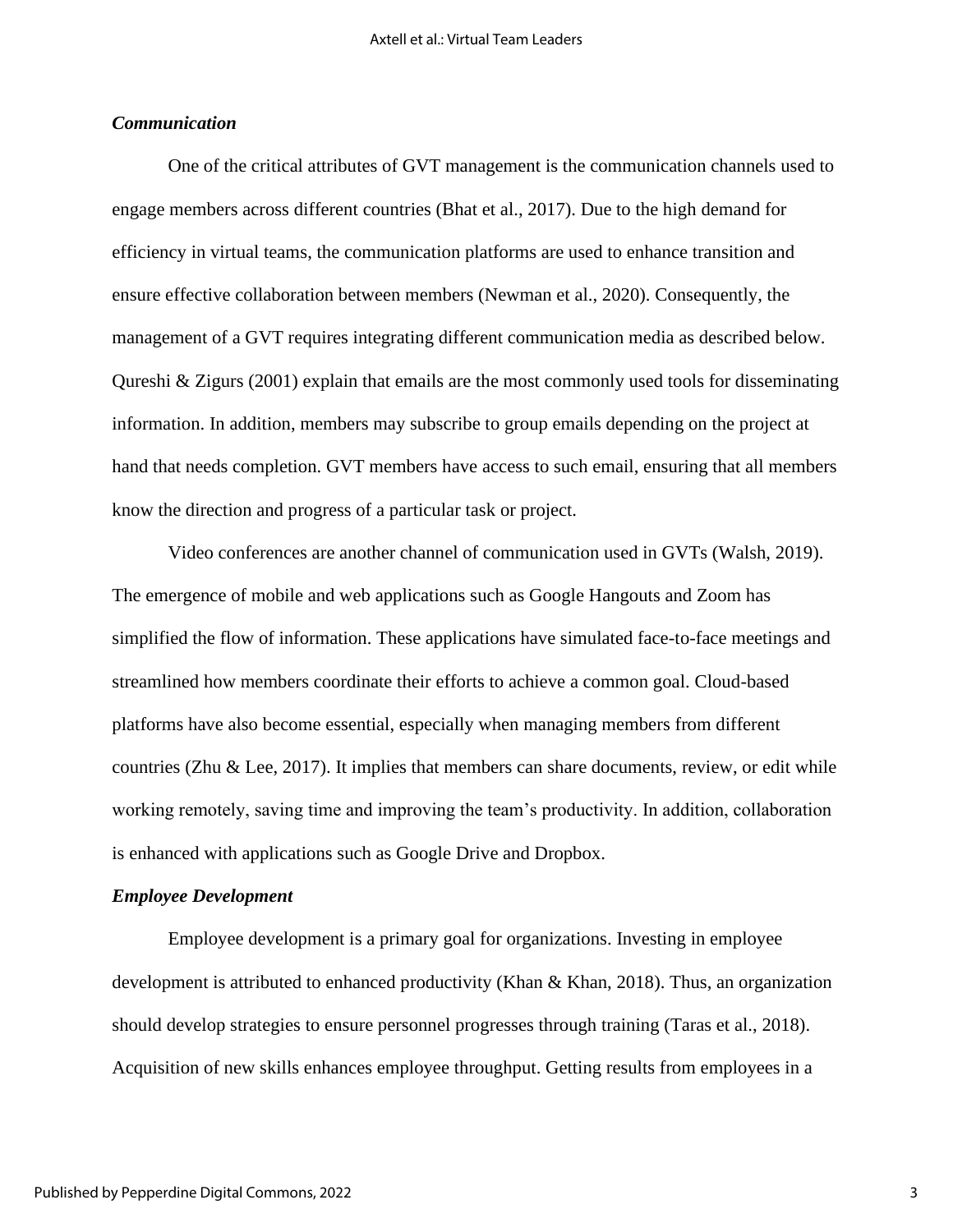virtual setting can be a daunting task, especially without proper coordination on duties execution. However, picking the right team and promoting a culture of excellence can act as the catalyst to producing results in a virtual team (Zhang et al., 2018). Essential factors to consider to drive the team towards results include a clear definition of roles to be executed, fostering trust among the team members, and aligning the organizational goals with an effective leadership style (Zhang et al., 2018; Roy, 2012).

## *Group Cohesion*

Lacerenza et al. (2018) elaborate that managing a virtual team is one of the organizations' significant challenges, especially during the global pandemic. It is critical to ensure all members are on board and aligned to the mission to embrace team spirit in an organization (Roy, 2012). Further, the success of a global virtual team depends on how well the team members familiarize themselves with embracing cultural diversity, among other things. For instance, people drawn from different geographical regions represent different beliefs, leading to a conflict of interests (Roy, 2012).

To ensure cohesion among the team, the leadership within the organization should establish ground rules for acceptable behavior (Lauring & Jonasson, 2018). Basing the work ethics on values such as honesty and commitment will ensure unity among team members. Emotional intelligence is an essential aspect of talent acquisition and development. Emotional intelligence is crucial in ensuring that people embrace diversity in culture and ideas in a virtual team setting (Holtz et al., 2020). The concept of emotional intelligence has become an important element in promoting cohesion in successful team building. Working in a virtual team implies that organizations should promote the well-being of their team (Quisenberry, 2018). The leadership style will be critical in getting the best of all team members working from different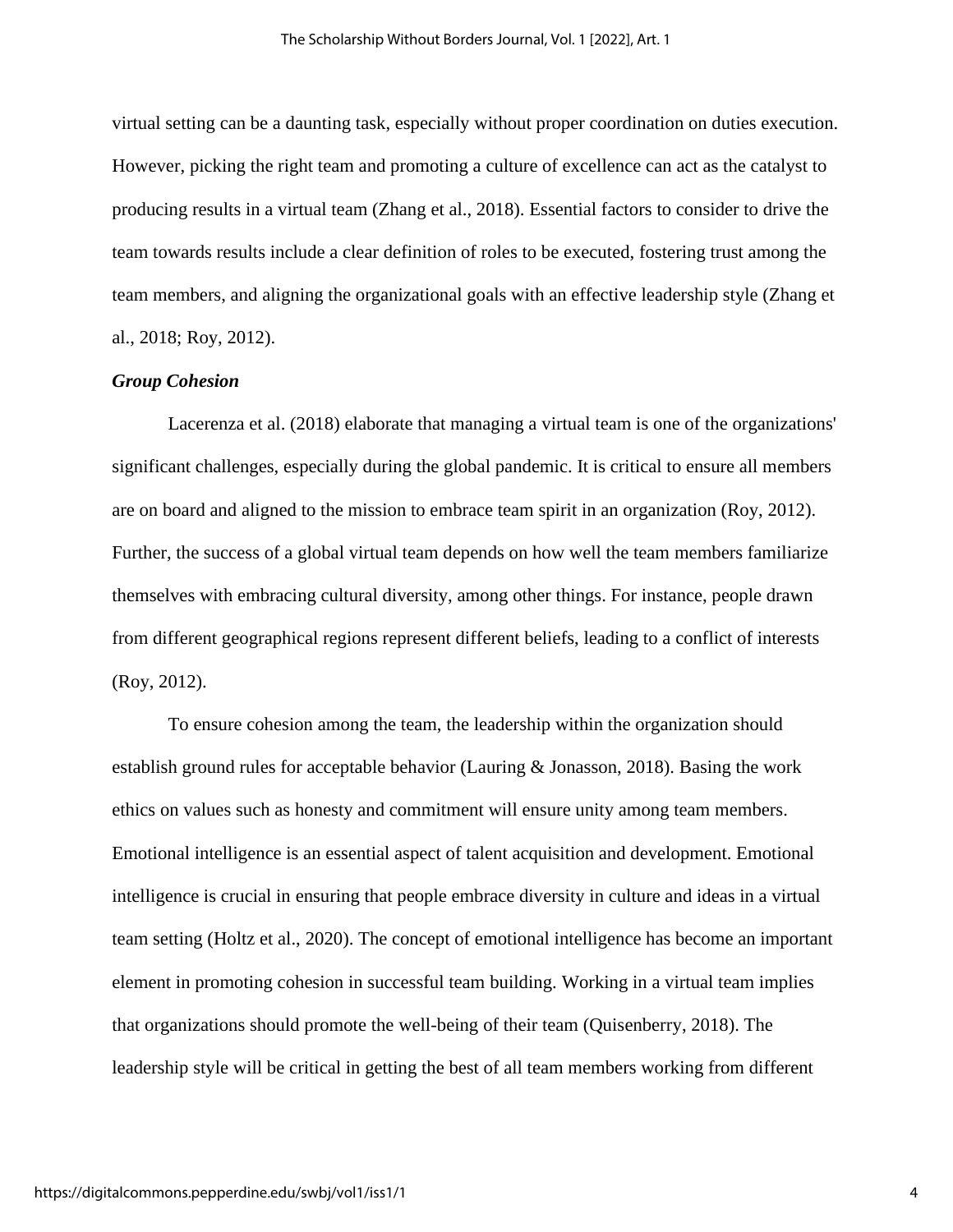locations. Social awareness refers to the ability to understand and manage personal and group emotions in an organization. It plays a significant role in overcoming challenges that are likely to stifle the common good of the whole team (Quisenberry, 2018).

Bhat et al. (2017) explain another significant attribute of GVT management is dealing with competing priorities. Much attention is directed toward prioritizing tasks to ensure that the team can swiftly accomplish tasks at hand despite being miles apart. Flexibility is also critical in evaluating how to utilize different skills to encourage critical thinking and develop cost-effective amicable solutions (Bhat et al., 2017). This is crucial for enumerating the approach to counter a particular problem. The leader can engage different members based on strengths and the scope of the task. It is essential to consider other assigned roles and establish the criteria to ensure appropriate team members are selected to handle the outlined tasks (Bhat et al., 2017; Quisenberry, 2018). The management of GVTs requires that both members and leaders collectively find independent ways of structuring their time and resources to ensure proper organization and track the progress of the work done (Zhu & Lee, 2017). Zhu & Lee (2017) further explain that it is facilitated by the availability of technology that enables the implementation of robust solutions suitable to the issues at hand. Technology also plays a significant role, especially in monitoring the team and eliminating the aspect of micromanagement (Walsh, 2019).

Transparency from leaders is critical to GVT members, especially when the team faces uncertainty. For example, a business unit might face difficulties delivering the expected results, meeting deadlines, and upholding the organizational objectives and key results (Banerjee et al., 2020). Therefore, the leader must address their team by utilizing one of the outlined communication channels to share plans to achieve the set goals (Banerjee et al., 2020; Walsh,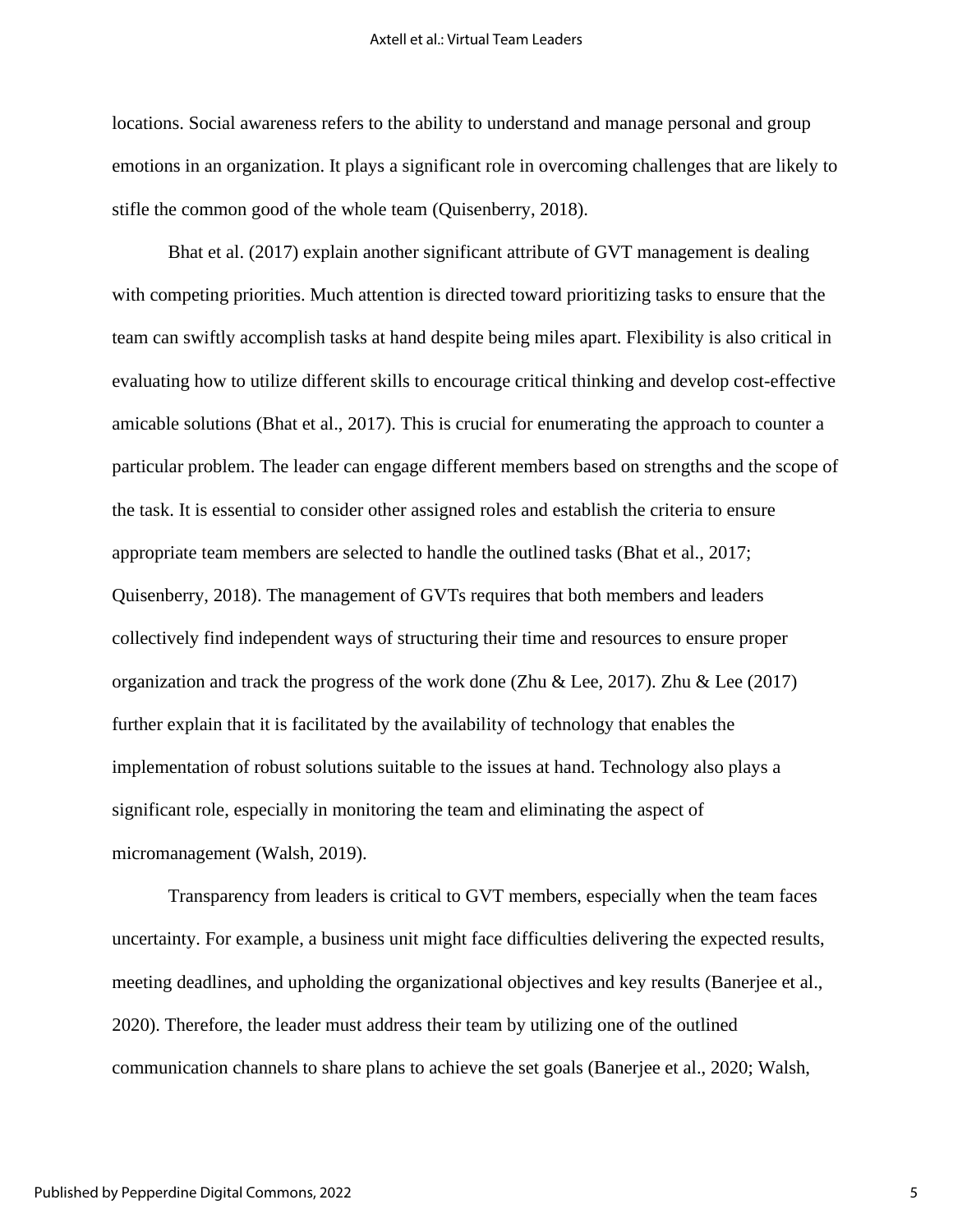2019). Communication helps the team members feel the support of the organization's management, consequently enhancing their ability to deliver on a timely basis (Bhat et al., 2017; Newman et al., 2020).

## **Best Practices of Global Virtual Leadership**

Employees working remotely can present several challenges, including coordination of duties, effective monitoring, and utilization of available resources. However, with effective GVT leadership, it is possible to promote collaboration and enhance productivity. Some of the leading approaches to global virtual leadership are discussed as follows (Darics & Gatti, 2019; Walsh, 2020). Mehtab et al. (2017) stated that holding global virtual employees accountable is one of the significant challenges that leaders face. However, a GVT leader should take the first initiative to drive the team's agenda forward (Mehtab et al., 2017). This is done by ensuring that remote employees report their daily work schedules or achievements to their leader. A leader must assume responsibility and request the presentation of weekly and monthly progress reports to ensure employees remain steadfast and focused (Newman et al., 2020).

#### *Communication*

Considering the distance, effective communication must be a best practice of leaders in virtual team management. Coordinating the activities of employees located in different places poses several challenges that, when addressed, can ensure the team's success (Jimenez et al., 2017). Thus, virtual team communication can embrace different technologies to propagate a standard message that can be understood by all (Weyers & Wong, 2021). Some of the most used technological platforms for video-conferencing include Zoom and Google Hangouts, which allow individuals to connect without being physically together (Haron et al., 2019; Walsh, 2019).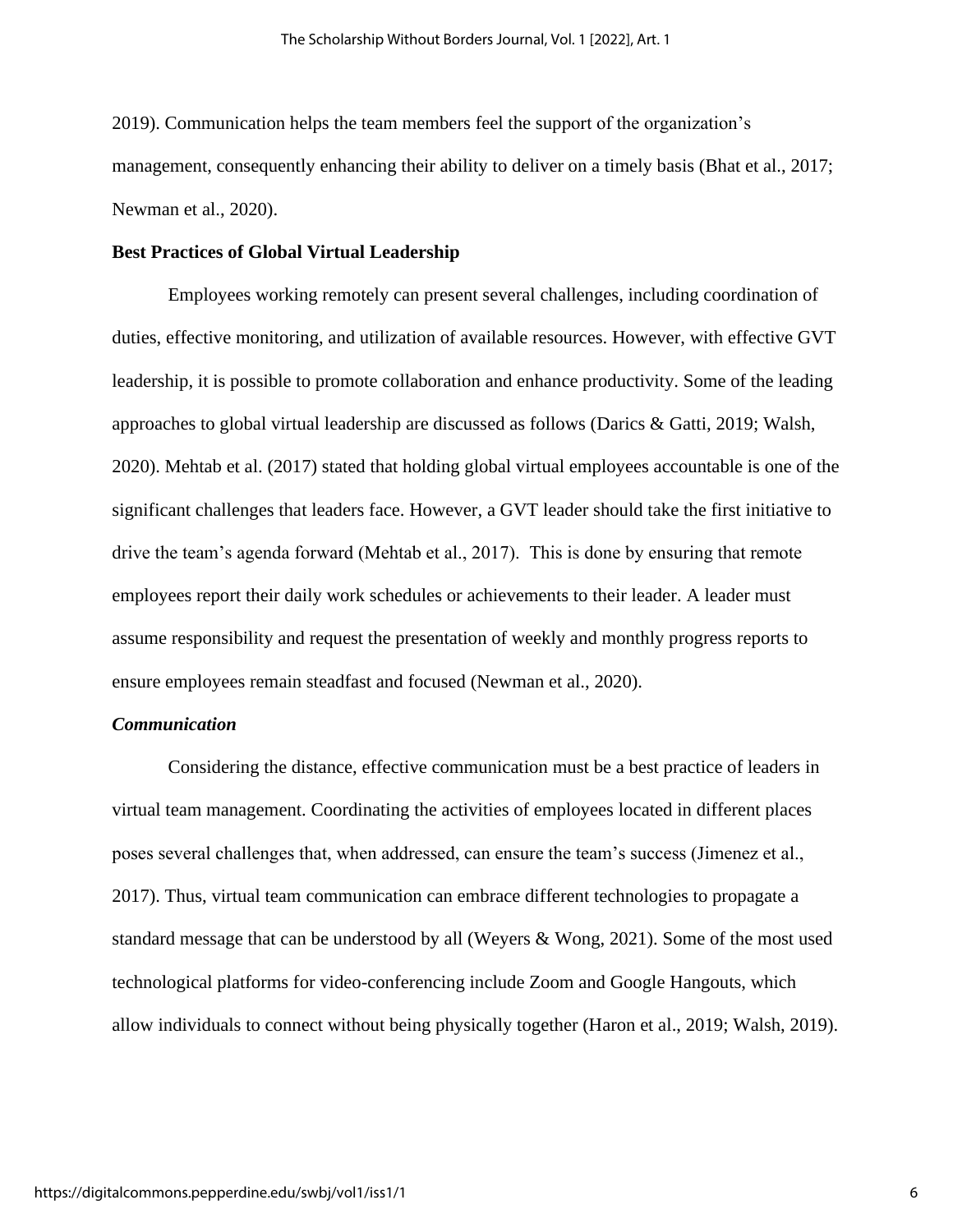Global virtual leadership has embraced the need for effective communication to ensure team members and leaders can easily interact whenever the need arises (Newman et al., 2020; Weyers & Wong, 2021). In particular, global virtual leadership has adopted several communication channels such as emails, videoconferencing, and live chats with team members to familiarize themselves with contentious issues that can impact the employees' work (Weyers & Wong, 2021). Additionally, leaders can plan to meet employees in person or bring everyone together for summits to strengthen relationships (Jimenez et al., 2017). GVT leadership recognizes the importance of showing concern for the employees' welfare, being attentive to their personal needs, and providing moral support whenever necessary (Lauring & Jonasson, 2018). Thus, leaders can create situations that demonstrate empathy and strengthen their relationships through effective communication tactics.

#### *Discipline*

Leadership also calls for discipline both from members and their leaders. Being selfdisciplined is a global virtual leader who encourages members to follow suit and adhere to outline protocols and standard operating procedures (Alward & Phelps, 2019). Self-discipline eradicates cases of laxity, lack of accountability, and general incidents that would otherwise interfere with teamwork. Additionally, the leader can recognize those members who stand out among others for a reward, while at the same time, a reprimand might suffice for GVT members who neglect their responsibilities or underperform (Lauring & Jonasson, 2018; Alward & Phelps, 2019). Thus, promoting team discipline and self-discipline in virtual teams is a practice leaders must perform to hold team members accountable for activities and results. By doing so, leaders will also give team members a sense of purpose, while enhancing cohesion among the team.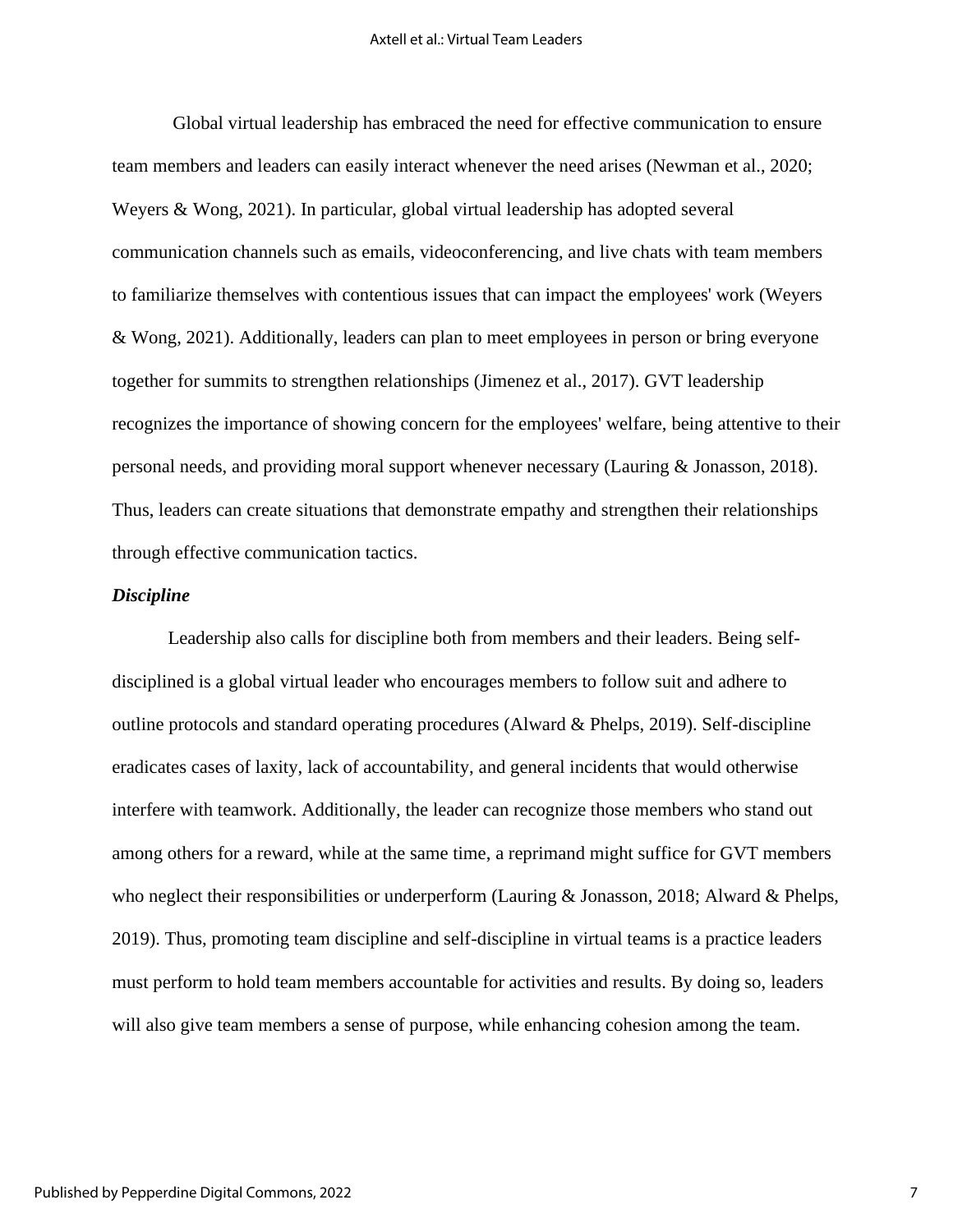Lauring & Jonasson (2018) explained that coordinating operational activities for GVT members is not an easy task for leaders. The leader expects to drive members towards realizing the goals, which requires formulating motivational cues to keep members focused on the common goal. Motivating members aids in building a good rapport between members and the leaders (Lauring & Jonasson, 2018). A good relationship is demonstrated through member performance and their determination to go the extra mile. The employees who achieve their targets are recognized through rewards to keep them energized to undertake other tasks. Similarly, the employees who are deemed to underperform are also reprimanded for refocusing their attention and improving performance (Jimenez et al., 2017).

## *Coordination*

One aspect of global virtual leadership that stands out is how the leader manages and coordinates activities across different countries and achieves the outlined goals. As such, members are encouraged to work as a team and steer the organization's objectives to greater heights of success (Eisenberg & Krishnan, 2018). Collaboration is fundamental in global virtual leadership since it allows team members to monitor the progress made by other members while promoting the integration of activities based on a joint project (Alward & Phelps, 2019). GVT leadership is anchored on the ability of the leader to adapt to different working environments (Alward & Phelps, 2019). At times, the leader might have to travel and hold one-on-one meetings with team members, which implies that adjusting to different environments is crucial to managing the team. Thus, virtual leaders must be flexible and comfortable working in any environment (Alward & Phelps, 2019).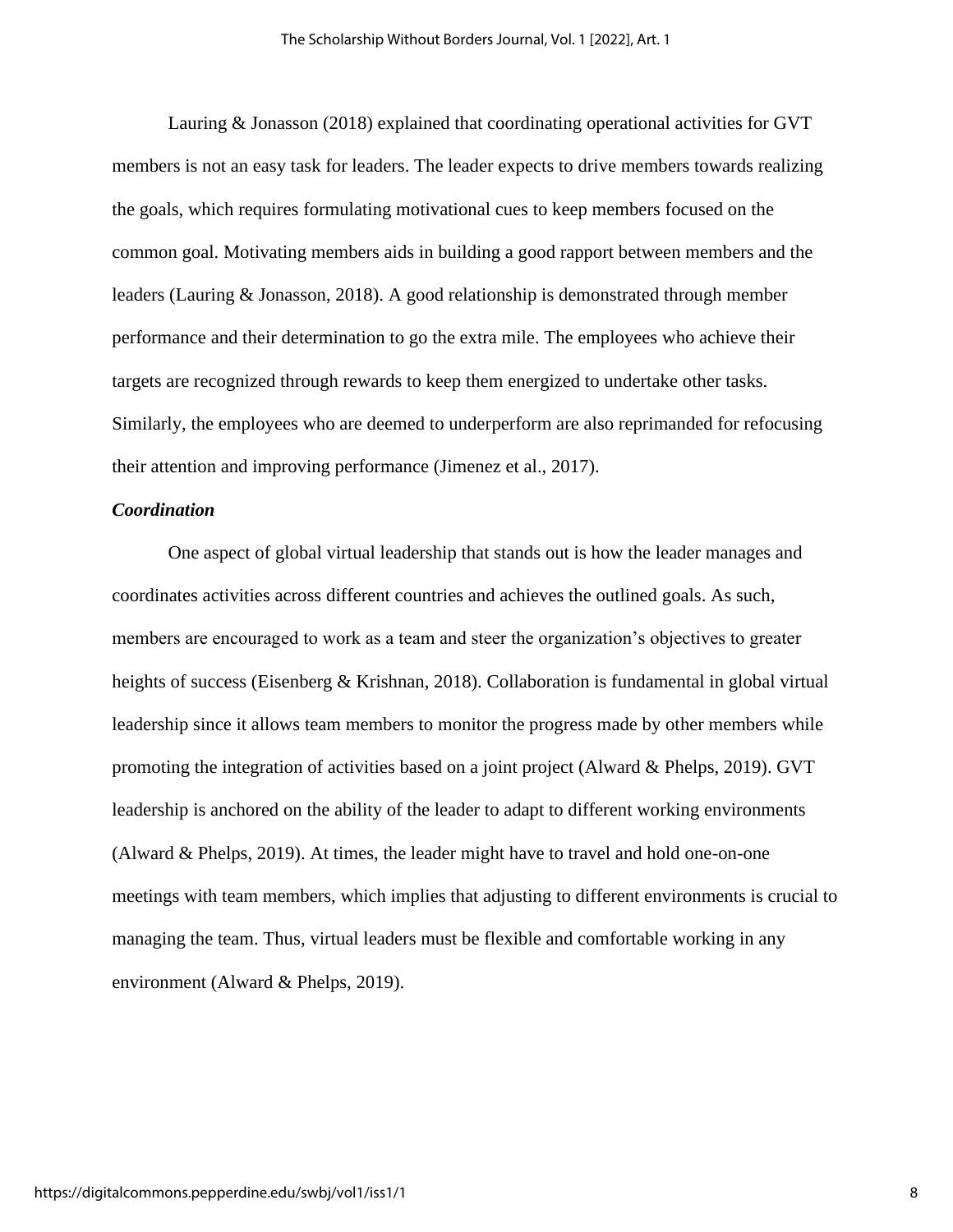## **Collective Efficacy in Virtual Teams**

Self-efficacy analyzes individual behavior in four dimensions: accomplishments, experiences, verbal persuasion, and psychological state (Bandura, 1977). Collective efficacy expands this view to a group of individuals working together. It refers to the shared confidence a group has in their abilities to perform an activity and create results (Stajkovic et al, 2009). Collective efficacy is believed to be related to team efficacy (Kozlowski, 2018).

In virtual teams, the use of leadership best practices, listed previously, are believed to influence the collective efficacy and, as a consequence, the results a virtual team can create. A study conducted by McLarnon & Woodley (2021) showed that building a collective is paramount in virtual teams over time.

#### **Methodology**

The methodology for this study is qualitative and employs a phenomenological, descriptive approach. The researchers conducted interviews to understand the attributes of GVT leaders and the best practices they use to lead their teams. Due to COVID-19 restrictions in the United States and Brazil, the interviews were conducted via Zoom, a video conferencing technology. This approach allowed the researchers to access leaders in different areas of both the US and Brazil, which adds depth and breadth to the pool of interviewees. Virtual interviews helped the interviewees and researchers to feel more comfortable completing the interviews during the pandemic. Criteria for the interviewees include being a team leader in either the US or Brazil, overseeing at least three team members and a minimum of one year of experience leading virtual teams. 14 interviews were completed per the interview sample specifications for qualitative research given by Creswell (2014).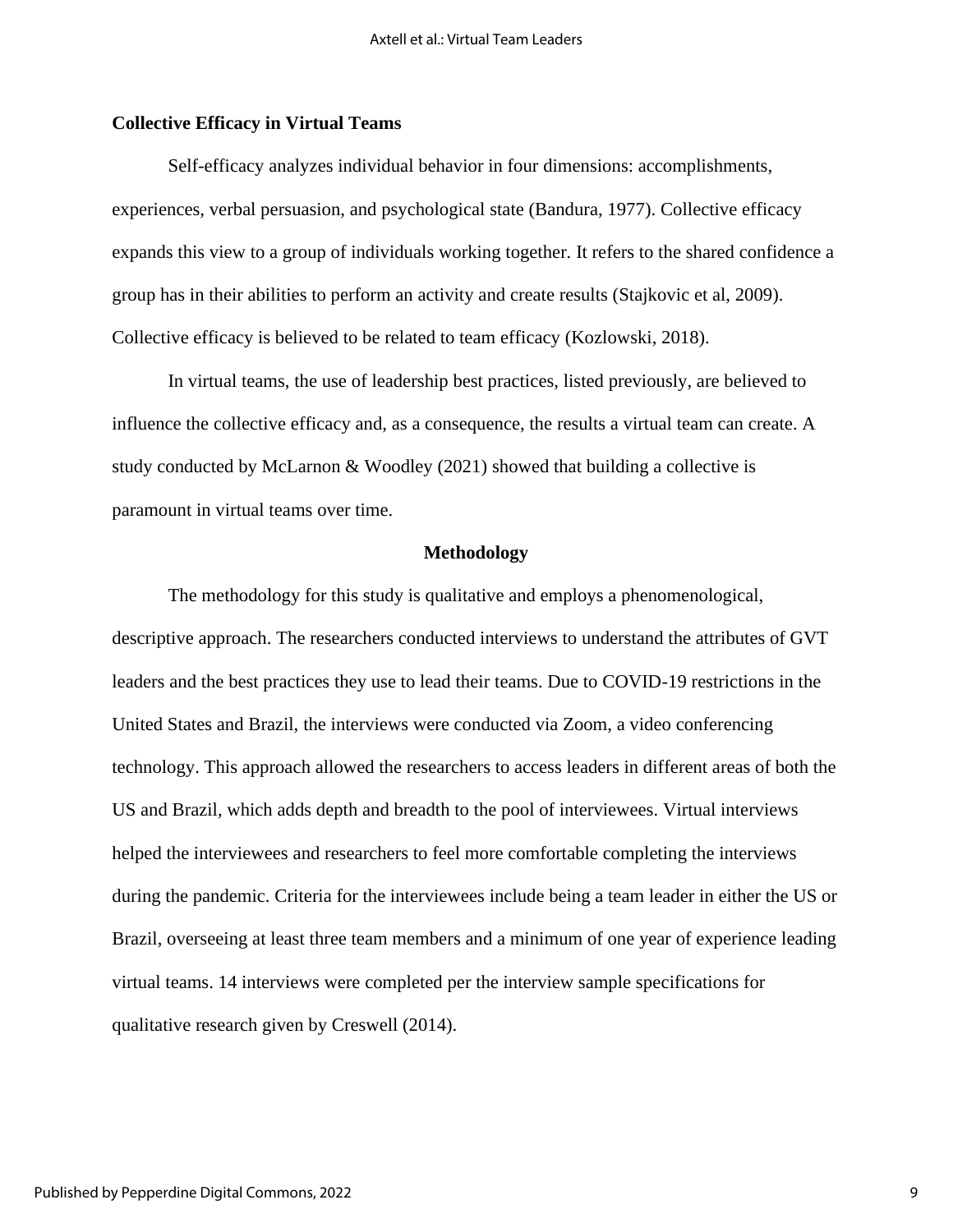Before the interviews, the study was approved by the Pepperdine University IRB in March 2021, ID #21-01-1514. The interviewees were contacted via LinkedIn, a professional social networking website. Precautions were taken to protect interviewee information and confidentiality per the IRB requirements. Interviews were transcribed using Trint, a special interview transcription service. The transcripts were then coded using the procedure specified by Creswell (2014). The interviews consisted of a pre-approved set of 12 questions. The researchers asked the same set of questions to each interviewee to ensure the consistency of the data.

The interviewees fell into a few different categories. There were three levels of experience; (a) extensive, (b) fair, and (c) limited. 57.14% of the interviewees had extensive experience, 35.71% had fair experience, and 7.14% had limited experience. The participants from Brazil had more extensive experience as interviewees compared to the US. Additionally, leaders had charge over teams with a varying number of members. For example, 35.71% of interviewees had large teams consisting of fifteen or more members. 50% of interviewees had medium-sized teams comprised of 15 or fewer members. 14.29% of leaders have small teams of 5 or fewer members. The interviewees were also asked about the different nationalities represented on their teams. 64.29% of participants had more than one nationality represented. 14.29% were unsure about how many different ethnicities were represented. 21.43% of participants stated that they only had one nationality represented on their team. This data represents essential information about the interviewees and their insights based on their different lived experiences, primarily as it supports qualitative research.

## **Data Analysis**

The data analysis confirmed and built on pre-existing literature findings of the attributes of global virtual team leaders and the strategies and best practices they apply to their team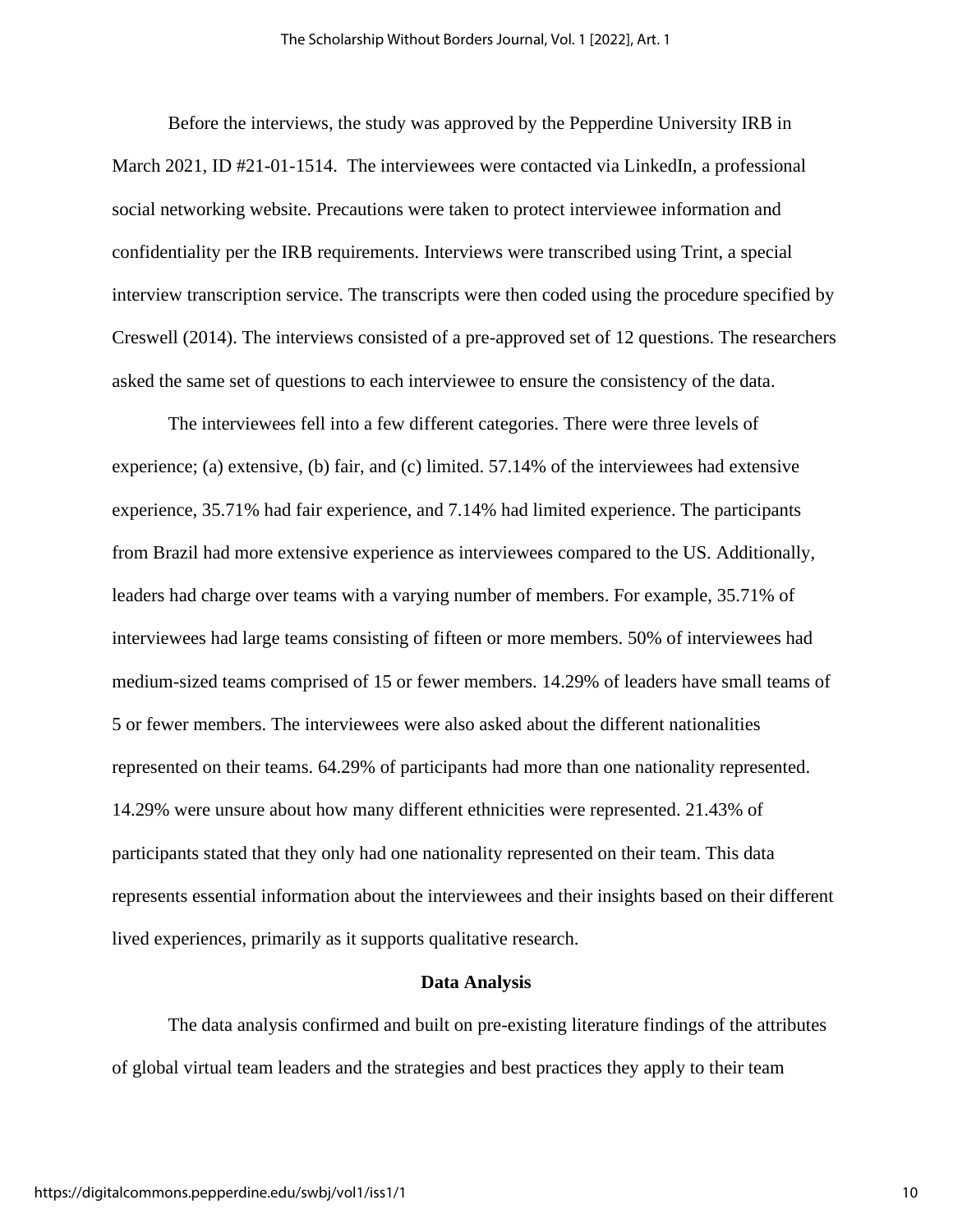members to increase performance. To understand the attributes of global virtual team management, leaders were asked about their characteristics and strengths. The top attributes mentioned by the participants can be summarized by the following themes: (a) communication, (b) people development, (c) results-oriented, (d) teamwork, (e) global awareness, and (f) emotional intelligence. The frequency of these themes appearing among the respondents is shown in Table 1.

## **Table 1**

| <b>Themes</b>                 | <b>Unique Interviewees</b> |
|-------------------------------|----------------------------|
| Communication                 | 57.14%                     |
| People Development            | 50.00%                     |
| Results-oriented              | 35.71%                     |
| <b>Teamwork</b>               | 21.43%                     |
| <b>Global Awareness</b>       | 21.43%                     |
| <b>Emotional Intelligence</b> | 21.43%                     |

*Attributes of Global Virtual Teams Management*

**Source**. Elaborated by the authors from the interview data (2021).

*Communication* was cited by 57% of the participants. This finding means that the leaders seek constant contact and alignment with their team members. They over-communicate important topics to make sure everyone clearly understands the goals and tasks. Another communication characteristic valued by the respondent is transparency. Lastly, some respondents believe that a more horizontal management structure favors and fastens the communication flow in virtual teams. While discussing communication, the participants mentioned that they use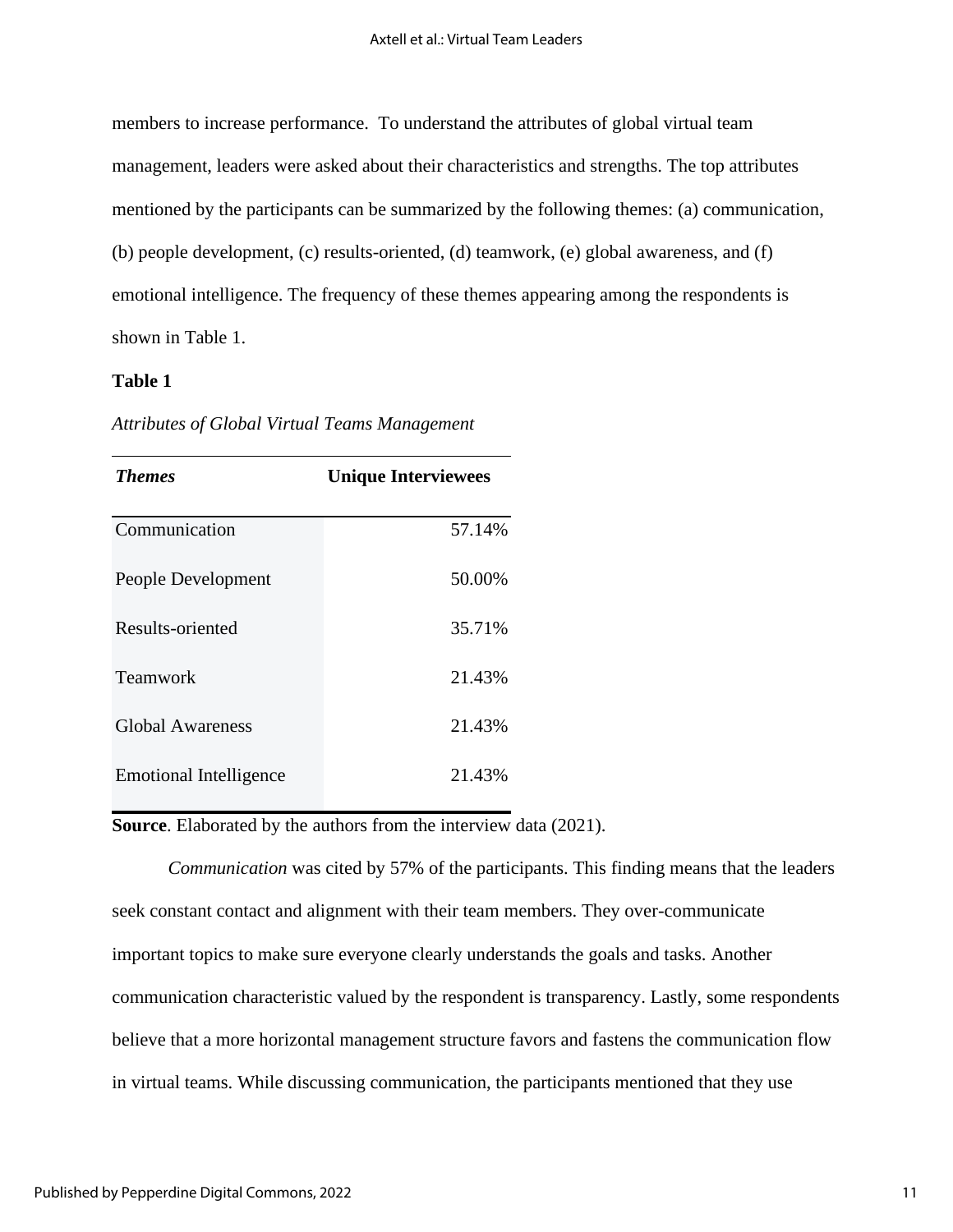technological solutions to enhance communication. The applications are usually validated by the organizations and they include several options such as MicrosoftTeam, GoogleMeets, Zoom, Asan, and others (Haron et al., 2019).

*People development*, cited by 50% of the leaders, is an attribute that includes training and mentoring team members. People-oriented leaders believe in building trusting relationships, giving team members autonomy, and adopting a hands-off approach. These leaders seek to understand how employees work and tend to be available. Additionally, some of the interviewed participants said they lead by example, which is a characteristic of servant leaders (Northouse, 2019). All those characteristics increase team members' engagement.

*Results-oriented* was mentioned by 35% of the leaders. In practice, results-oriented leaders set clear goals for team members, ensuring that everyone is focused on achieving that goal. These leaders combine discipline with a dynamic approach. They also tend to delegate more and, sometimes, use a horizontal management approach to facilitate the communication and execution of the tasks.

*Teamwork, global awareness,* and *emotional intelligence* were less cited themes that are nevertheless important. *Teamwork* includes collaboration, connectivity, team building, and the valuing of each contribution. *Global awareness* recognizes the different cultures, languages, time zones, and regional sensitivities that may exist. Finally, *emotional intelligence* involves empathy, social, and diversity awareness. Leaders with these characteristics embrace members, giving them space, and supporting them when making them feel part of the team.

 Several studies show that virtual teams face unique challenges imposed by the absence of physical contact between the leaders and team members. Examples include lack of physical and social interaction and confidence (Ford et al., 2017), time zone coordination, team cohesion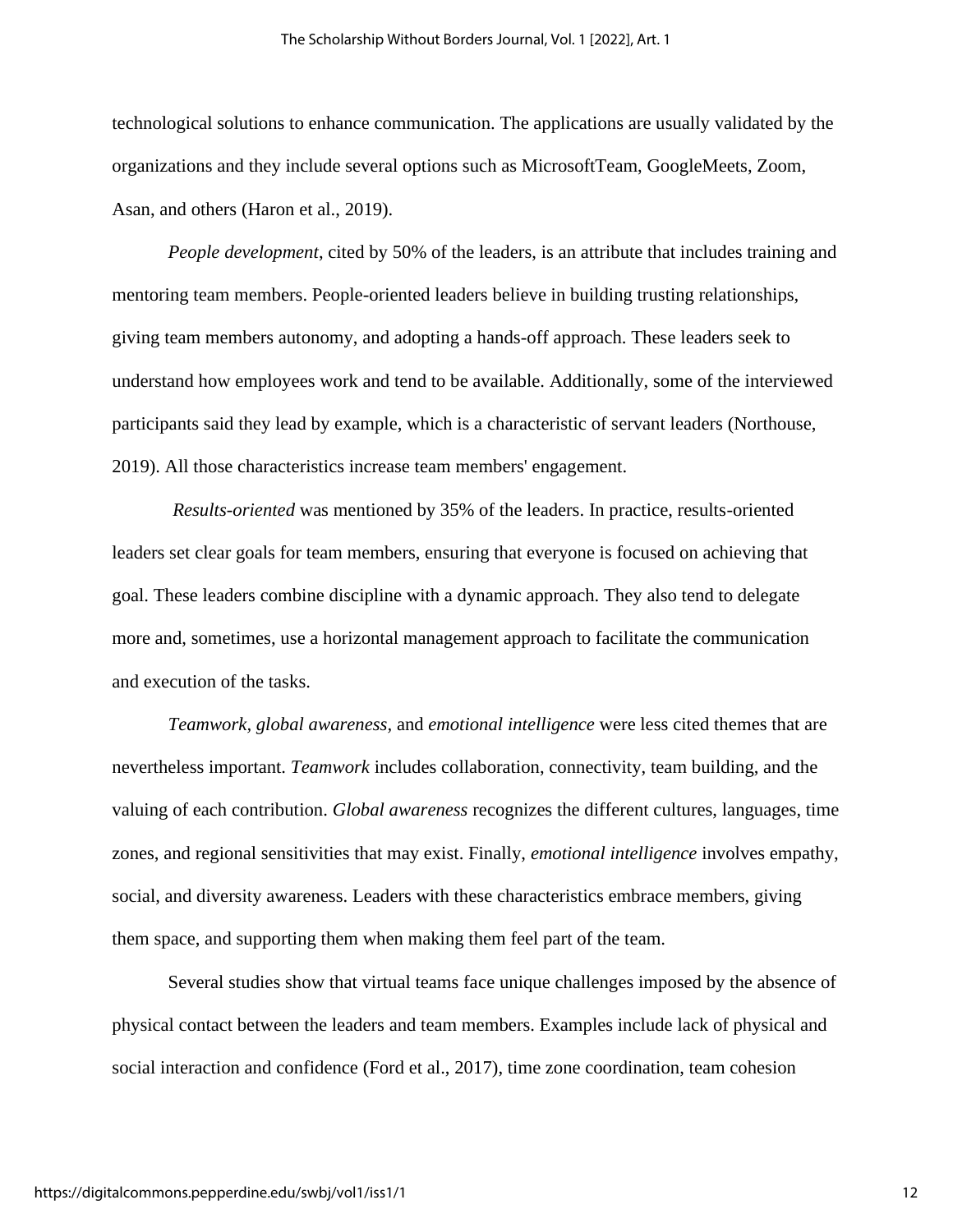(Alfehaid & Mahamed, 2019), technological and structure issues (Mehtab, et al., 2017), member appreciation and celebration of team milestones (Hacker et al., 2019). Thus, to recognize the best practices and strategies leaders use with their virtual teams, the participants were asked two questions. One question is about the strategies they use to overcome the unique challenges of virtual teams, and the other question is about the best practices.

 The strategies to overcome challenges are represented in Table 2. The top strategies mentioned in the interviews are: (a) improving communication, (b) improving virtual meetings, (c) valuing individuals, (d) promoting people development, (e) creating team bonds, and (f) avoiding junior employees.

## **Table 2**

|                                     | Unique              |
|-------------------------------------|---------------------|
| <b>Themes</b>                       | <b>Interviewees</b> |
| <b>Improving Communication</b>      | 42.86%              |
| <b>Improving Virtual Meetings</b>   | 35.71%              |
| Valuing Individuals                 | 28.57%              |
| <b>Promoting People Development</b> | 21.43%              |
| <b>Creating Team Bonds</b>          | 21.43%              |
| <b>Avoiding Junior Employees</b>    | 7.43%               |

*Strategies to Overcome the Challenges of GVTs*

**Source**. Elaborated by the authors from the interview data (2021).

 Some of the strategies mentioned by the interviewed leaders resonate with the previously mentioned attributes, such as *communication* (42.8%) and *people development* (21.4%). Others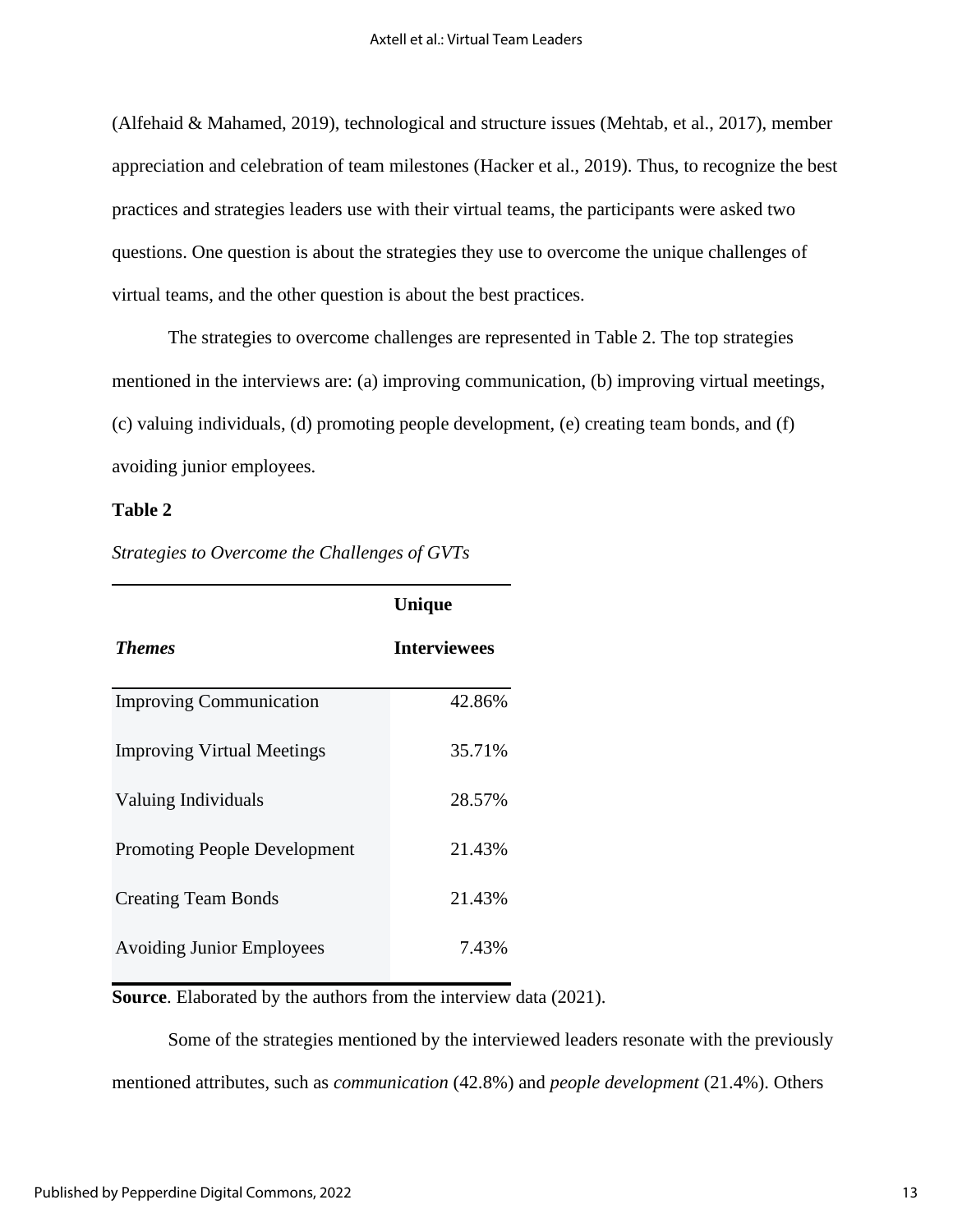build on the virtual team leader's attributes. For example, *improving virtual meetings* (35.7%) is an essential strategy. Most of the leaders mentioned they faced several issues with virtual meetings during the Pandemic of COVID-19. Therefore, the leaders established new procedures such as the use of cameras to enhance the visual contact, structured and shorter agendas, and a balanced number of virtual meetings to mitigate zoom fatigue.

 Another strategy is *valuing individuals* (28.5%). It includes creating a safe space where employees can speak freely, share their opinions, and enhance work-life balance. With the movement to work from home, professionals lost the division between work and home space. Therefore, they started to work more hours, and work-life balance was compromised. Along with valuing individuals is another strategy, *creating team bonds* (21.4%). That means including every team member in the decision, enhancing team collaboration and inclusion. One practice that some leaders started to reinforce the team members' bond was the virtual happy hour. And lastly, an interesting approach mentioned by two interviewees from Brazil is *avoiding junior employees*. These leaders mentioned that it is very hard to manage team members in junior positions or trainees. For them, virtual teams work when the members have a high maturity level and autonomy.

In addition to the strategies to overcome challenges, the interviewed leaders mentioned a list of best practices shown in Table 3. The top best practices cited by the interviewees are: (a) people-oriented strategies, (b) timely, clear and frequent communication, (c) effective meetings, (d) clear guidance and vision, (e) technologies, and (f) language and global awareness.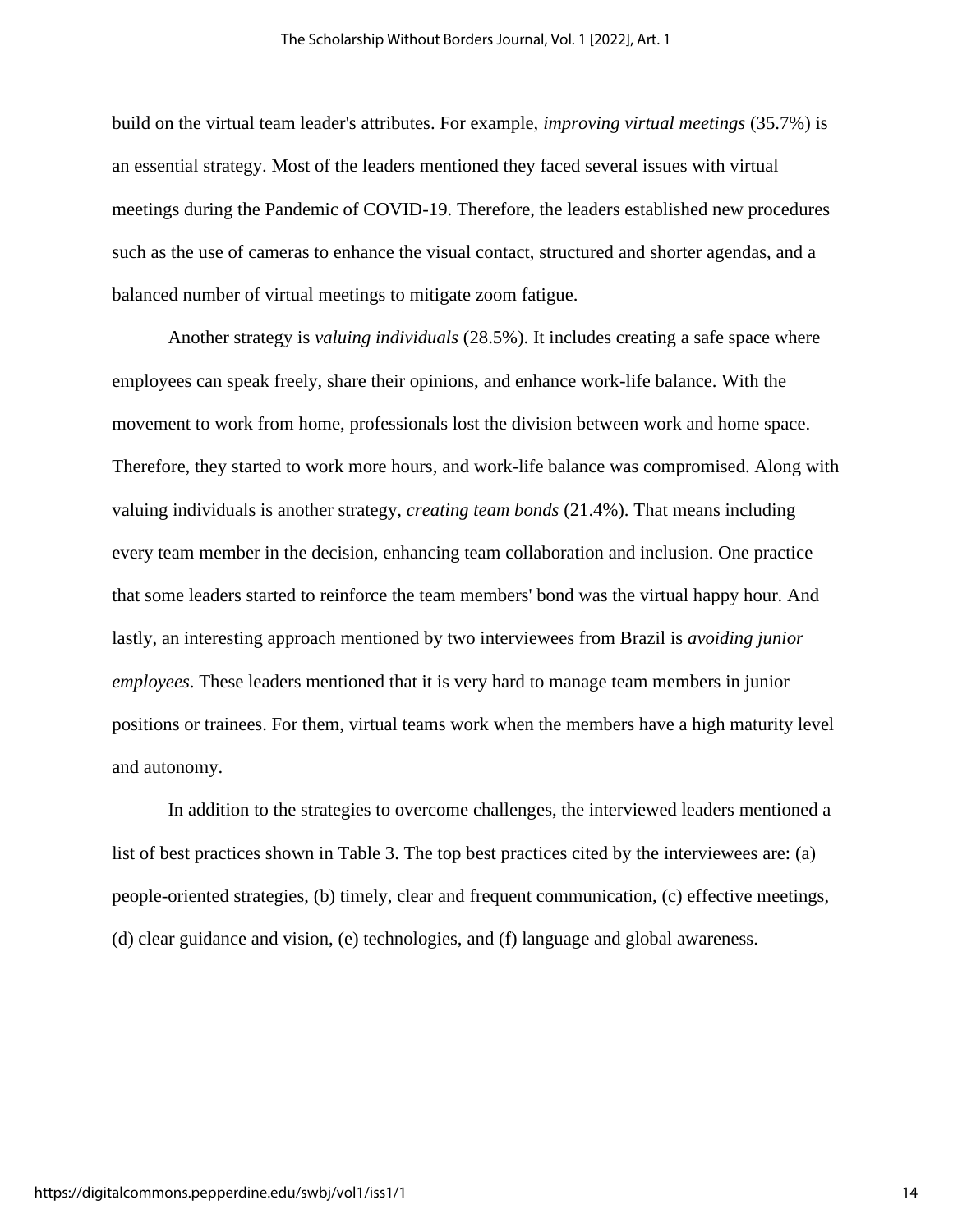## **Table 3**

|  | <b>Best Practices of GVTs' Leaders</b> |
|--|----------------------------------------|
|--|----------------------------------------|

|                                  | Unique              |
|----------------------------------|---------------------|
| <b>Themes</b>                    | <b>Interviewees</b> |
| People-oriented Strategies       | 50.00%              |
| Timely, Clear, and Frequent      |                     |
| Communication                    | 35.71%              |
| <b>Effective Meetings</b>        | 28.57%              |
| <b>Clear Guidance and Vision</b> | 28.57%              |
| Technologies                     | 21.43%              |
| Language and Global Awareness    | 14.29%              |

**Source**. Elaborated by the authors from the interview data (2021).

*People-oriented strategies* (50%) include all the practices cited previously on themes related to people development. Additionally, it adds other strategies such as informal connections, one-on-one meetings, building respectful relationships, flexibility, and hiring well. *Timely, clear, and frequent communication* (35.7%) builds on the previously mentioned themes about communication. Leaders included new best practices such as being a good listener and using official communication channels. For *effective meetings* (28.5%), leaders mentioned they send pre-reads to the participants, so they go to the meeting knowing the topic. They also try to make meetings shorter and more focused. *According to the interviewees, clear guidance and vision*(21.4%) are crucial to keeping the team members moving in the right direction. These leaders believe that clarity is even more important among team members who are physically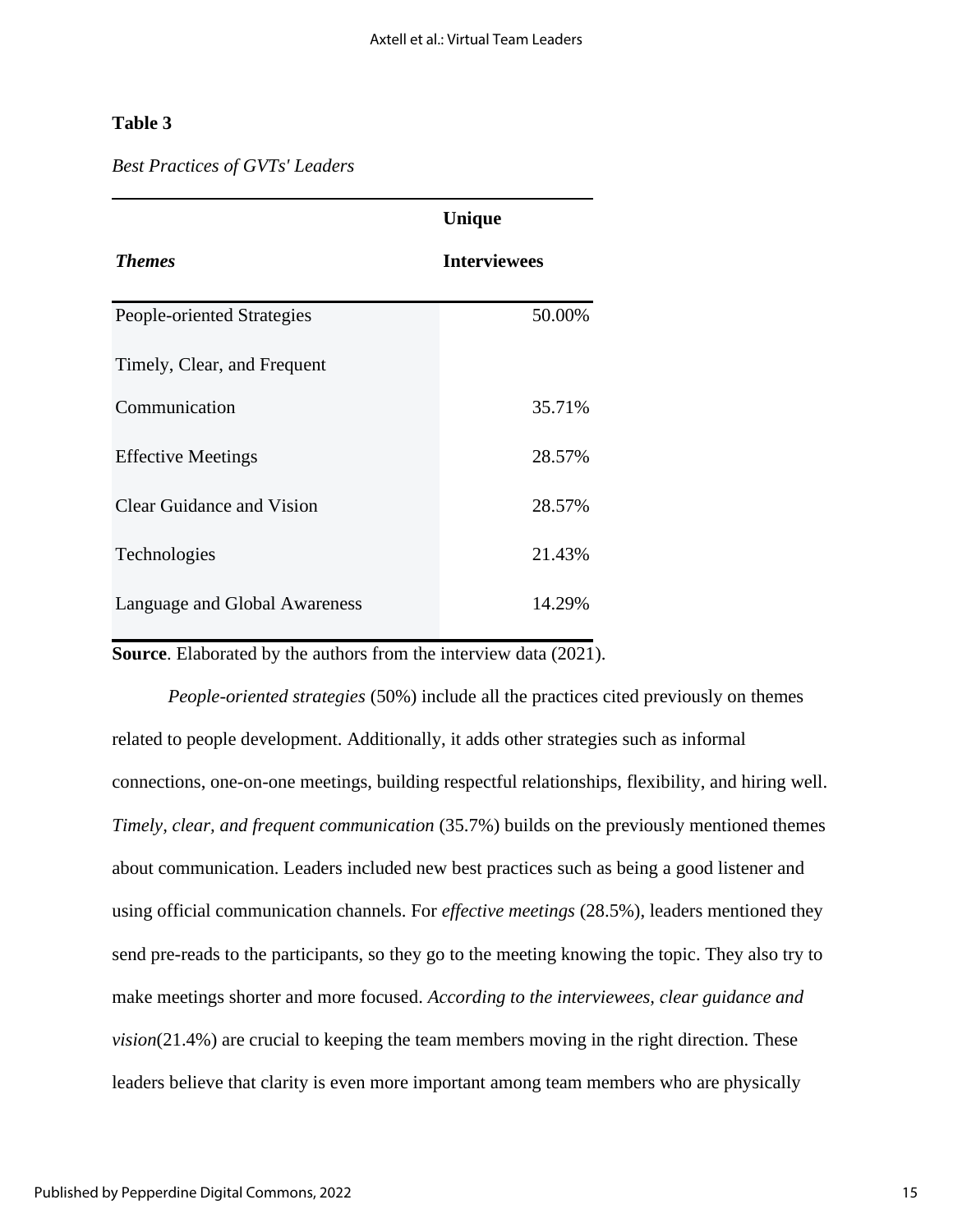distant because they work alone most of the time, so they must know where they are going. Providing the right *technologies* (21.4%) is another critical strategy for virtual team leaders because the tools will enhance collaboration and communication, which virtual teams frequently face. Finally, *language and global awareness* (14%) is about having a common language such as English and recognizing differences in time zones.

## **Findings**

Regarding the attributes of global virtual team management, several themes found in the research confirm the findings mentioned in the previous literature. Communication, peopleorientation, and results-driven are hallmark attributes found both in the literature and in interviews. As perceived during the conversation with the leaders, these attributes are interdependent and essential for virtual team performance and sustainable growth.

Clear, timely, and transparent communication is crucial to strengthening the culture of the team (Ramserran & Haddud, 2018; Harvard Business Review, 2010; Banerjee et al., 2020; Walsh, 2019). In global virtual environments, technological platforms support effective communication (Bhat et al., 2017; Newman et al., 2020). Effective communication allows leaders to align the goals and roles to guide the team members (Zhang et al., 2018) and understand members' developmental needs. Investing in people helps leaders to overcome global virtual teams' unique challenges such as time zones and culture coordination. In this process of communicating, developing people, and generating results, leaders need to be flexible (Bhat et al., 2017) and develop emotional intelligence (Holtz et al., 2020) to respond quickly and effectively to the changes in their environment. A good example relates to the Pandemic of COVID-19. Leaders had to practice these characteristics to adapt and survive the new economic and social context imposed by social distancing policies.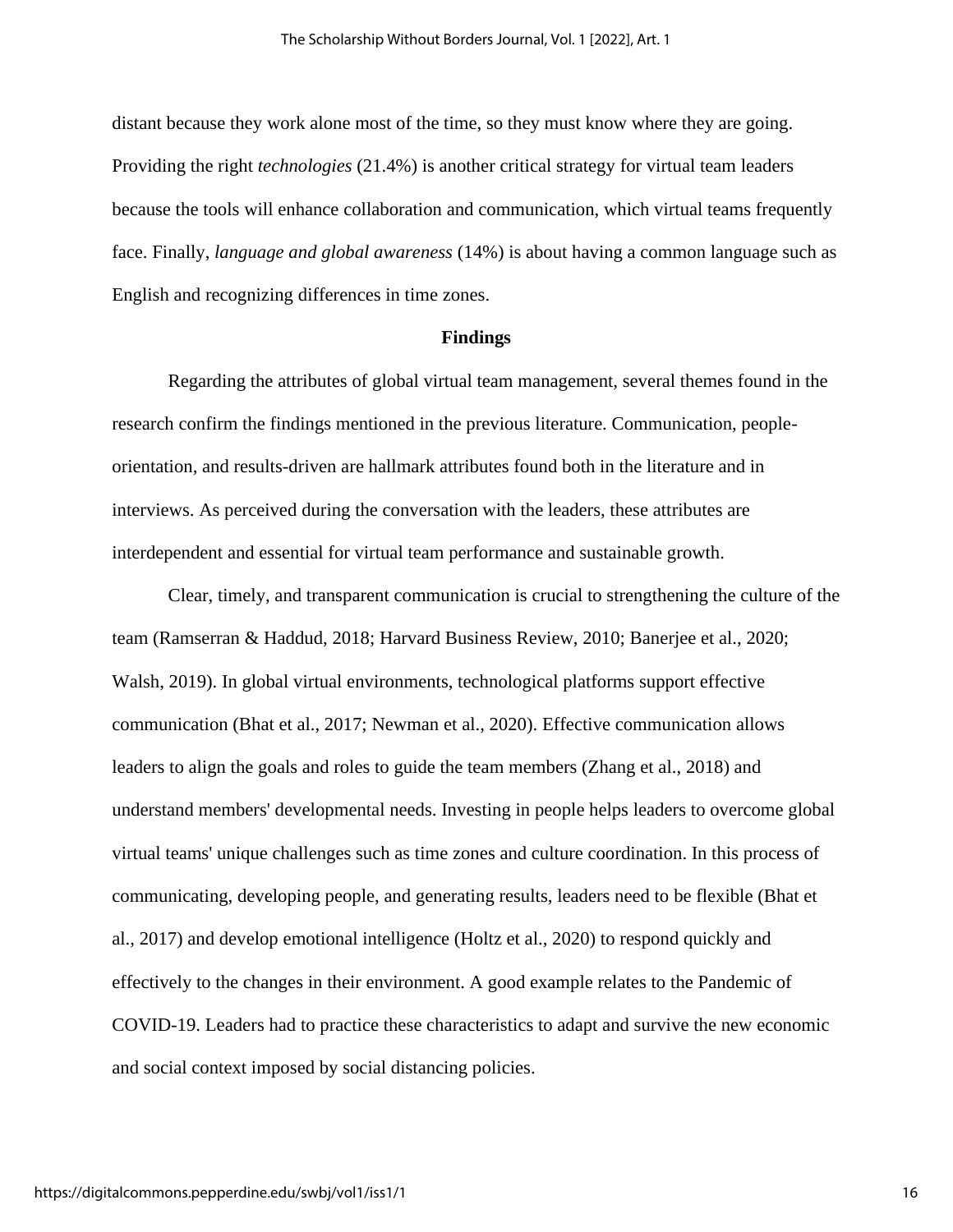Leaders build on their managerial attributes to establish strategies to overcome challenges and best practices to increase performance and motivation in global virtual teams. Many of the themes related to strategies and best practices also validate the literature. People and communication skills stand out among leaders' strategies and best practices. Communication ensures teams' success when the team is working remotely (Jimenez, 2017). Leaders use their skills to guide employees toward organizational objectives. Best practices, also cited by the interviews, include the effective use of emails, conferencing, chats (Weyers & Wong, 2021), and periodically meeting in-person to strengthen relationships (Jimenez et al., 2017). Interviewed leaders believe that, even though virtual work has its advantages, it is necessary to physically meet team members to create a stronger bond and adapt their communication style to each individual.

People skills support communication. They include leaders' accountability for creating rapport and keeping people focused and motivated (Newman, 2020), empathetic actions toward employees' welfare, moral support, and motivation (Lauring & Jonasson, 2018), and encouragement of discipline among team members (Award & Phelps, 2019). Using these approaches allows leaders to recognize individuals' contributions and create team bonds that also enable collaboration. Global virtual team integration and collaboration are essential to improving progress and performance (Eisenberg & Krishnan, 2018, Award & Phelps, 2019).

#### **Distinct Findings**

This study also offers distinct strategies used by leaders of virtual teams that add to current literature. The first strategy relates to members' maturity level. Leaders were challenged to go virtual during the COVID-19 pandemic, and they reported that not all employees were able to work remotely. Therefore, they started to avoid junior positions such as trainees for certain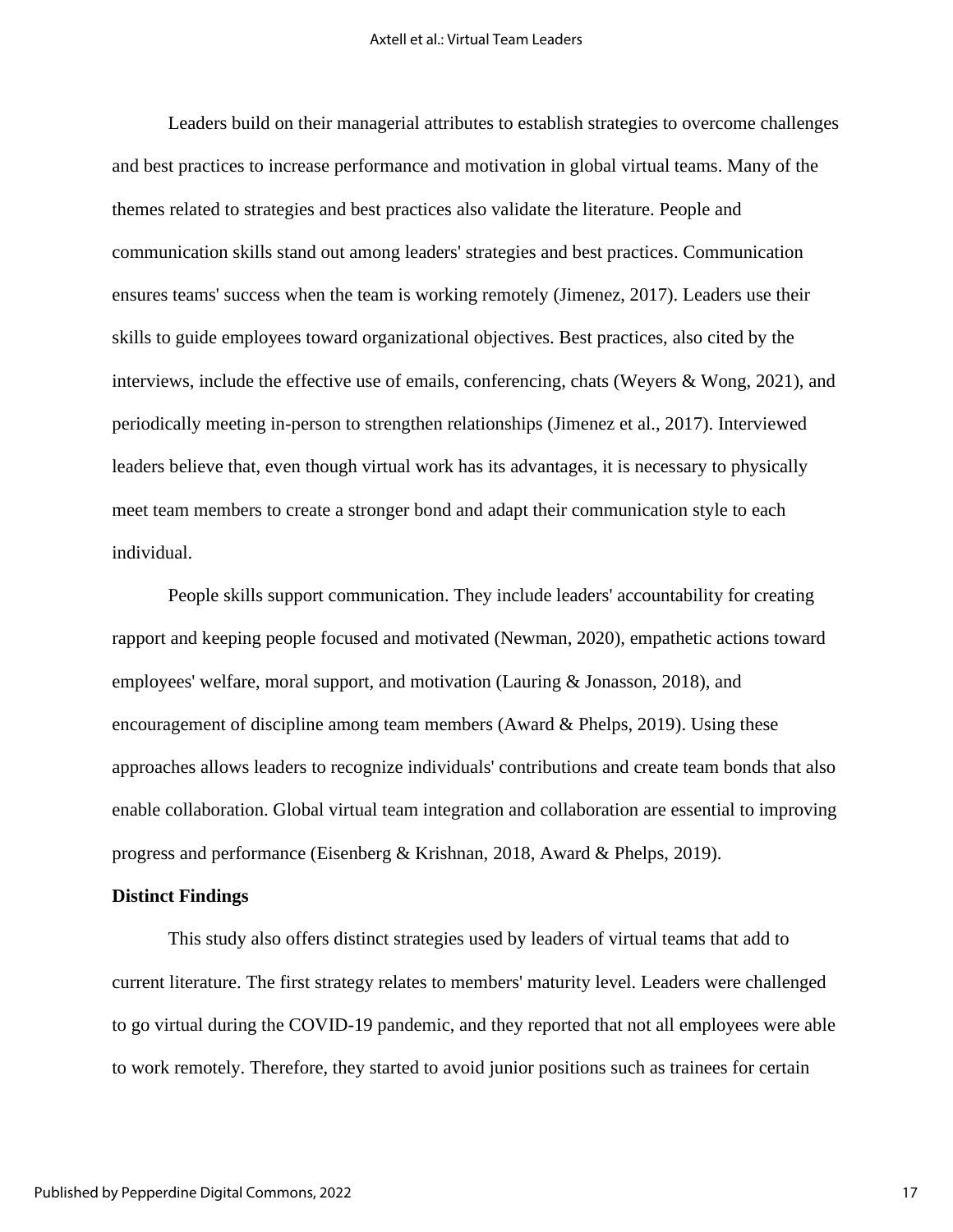activities. A second strategy applied during this period was establishing rules and procedures to make virtual meetings more effective and shorter. All of the interviewed leaders declared that the number of virtual meetings drastically increased in 2020 compared to the previous years. Thus, it was necessary to change their approaches to virtual meetings. Finally, a strategy cited among Brazilian leaders was the need to develop English proficiency. Global virtual teams tend to use English as a standardized language. Therefore, it is critical for team members in countries where English is not the first language to master it.

## **Conclusion**

## *Significance of the Study*

This study both agrees with and builds upon the existing literature. The two major points of agreement with the literature are in the areas of communication and collaboration. The literature explains that leading geographically spread-out teams can have adverse effects on the team (Newman et al., 2020). This is consistent with the data showing that communication is a key strategy in overcoming challenges and a best practice for leading teams. Similarly, collaboration is mentioned as key to meeting team goals (Eisenberg  $\&$  Krishnan, 2018) and data from the study shows that 28.57% of interviewees cited collaboration strategies as important to leadership.

Although there is data consistent with the literature, data from this study also presented some new learnings. The first key addition is the workable best practices that leaders use to lead their teams. Interviewees mentioned effective use of specific technologies such as virtual whiteboards, specific meeting cadences that vary depending on the needs of the team members, and having a global awareness that includes an understanding of different countries' holidays. This is important because some of these practices are only small changes, but they have a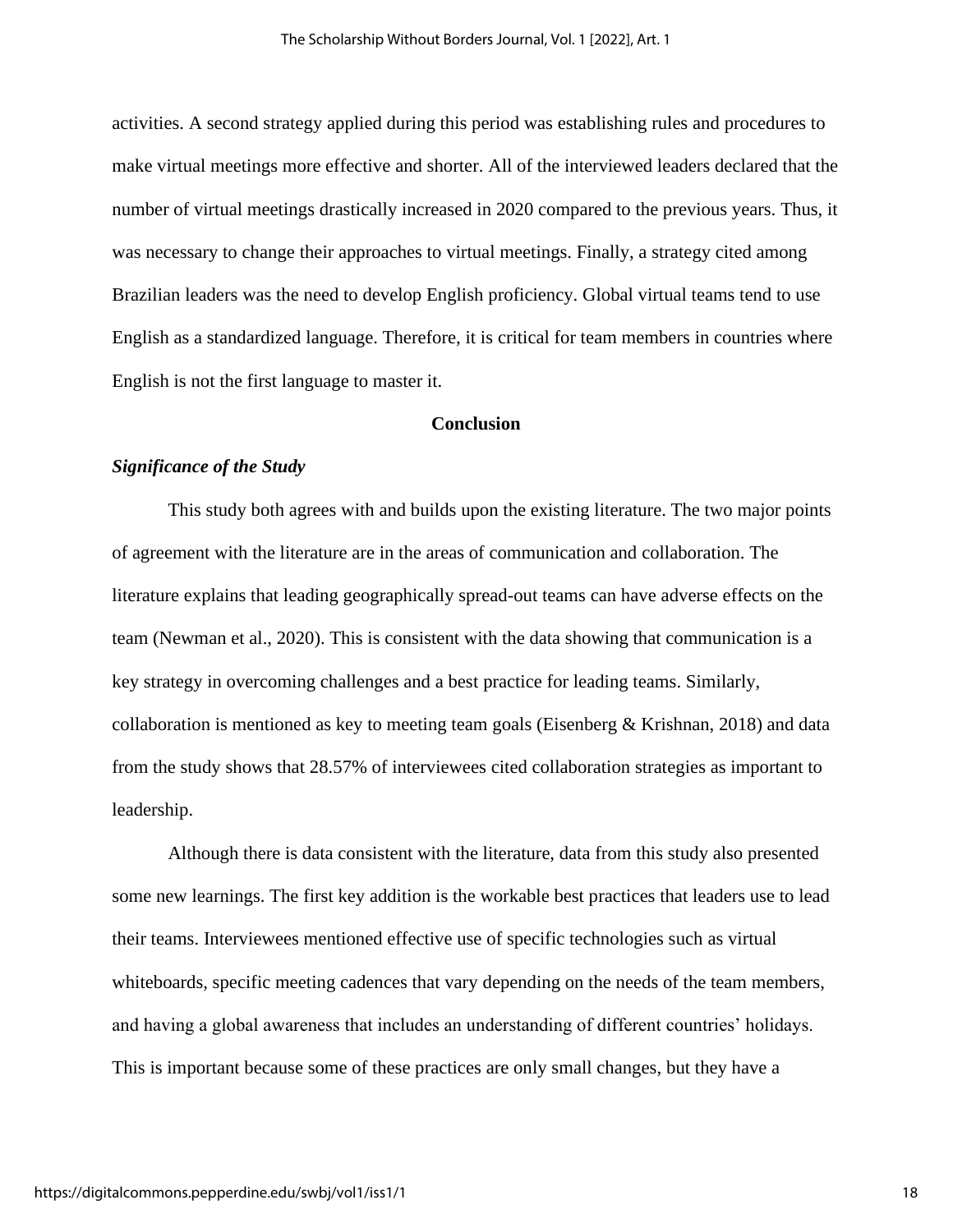significant impact on the team's success. For example, having an international holiday schedule can help avoid communication and collaboration barriers when leading team members who may have different holidays due to their geographic location. Similarly, 35.71% of interviewees said that improving meetings were instrumental in overcoming virtual team challenges citing specific actions such as creating meeting agendas, using the camera function, and balancing zoom meetings to avoid fatigue. These are actionable findings that build on existing literature surrounding virtual teams.

## *Limitations*

There are three limitations to this study that should be addressed. First is that this data was collected in the midst of the global pandemic. The impact of the pandemic may impact specific answers by the interviewees that may be answered differently in non-pandemic times. The impact of the pandemic on the data cannot be measured and should be considered when deciding how and why to implement the findings in future teams. Additionally, although the leaders interviewed are affiliated with different businesses, it is impossible to know whether the results will be consistent across various industries. For example, best practices in one industry may not have a proportionate impact in other industries.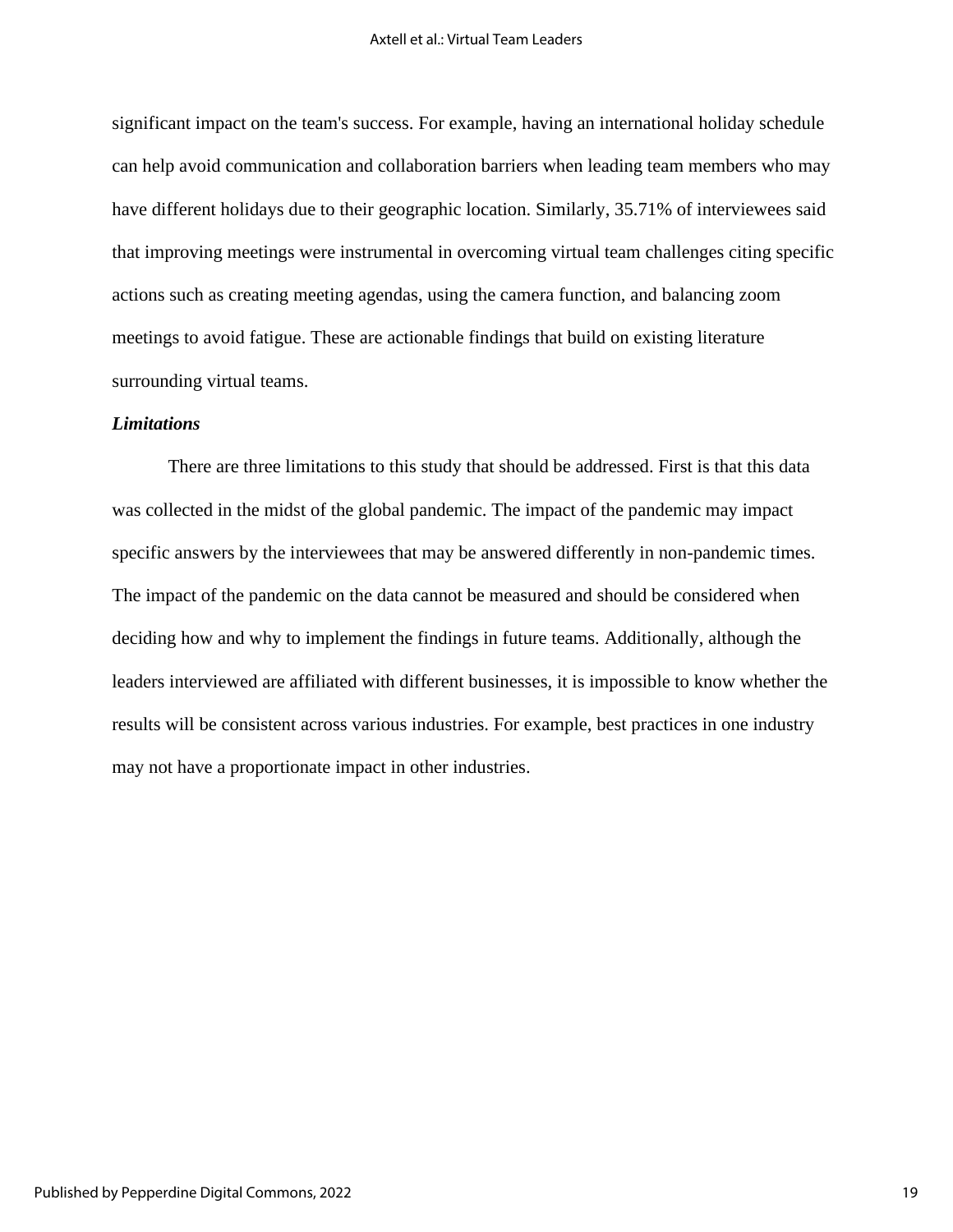## **References**

- Alfehaid, L., & Mohamed, E. (2019). Understanding the influence of E-leadership on Virtual Team Performance. *International journal of business*. https://doi.org/10.33642/ijbass.v5n10p3
- Alward, E., & Phelps, Y. (2019). *Impactful Leadership Traits of Virtual Leaders in Higher Education.* Online Learning, 23(3), 72-93 https://olj.onlinelearningconsortium.org/index.php/olj/index
- Anders A. (2016, January 9). *Team Communication Platforms and Emergent Social Collaboration Practices.* International Journal of Business Communication. 2016;53(2):224-261. doi:10.1177/2329488415627273
- Bandura, A. (1977). Self-efficacy: Toward a unifying theory of behavioral change. Psychological Review 84(2):191-215. DOI: 10.1037/0033-295X.84.2.191
- Bodell S. & Levins K. (2012, December 1). *Virtual Teamworking and Collaboration in Occupational Therapy: A Paradox.* British Journal of Occupational Therapy. 2012;75(12):574-576. doi:10.4276/030802212X13548955545657
- Bhat, S. K., Pande, N., & Ahuja, V. (2017). *Virtual team effectiveness: An empirical study using SEM*. Procedia Computer Science, 122, 33-41 https://doi.org/10.1016/j.procs.2017.11.338
- Darics E., & Gatti M. (2019, March 1). *Talking a team into being in online workplace collaborations: The discourse of virtual work.* Discourse Studies. 2019;21(3):237-257. doi:10.1177/1461445619829240
- Dey, M., Frazis, H., & Loewenstein, M. (2020, June 24). Ability to work from home: Evidence from two surveys and implications for the labor market in the COVID-19 pandemic. US.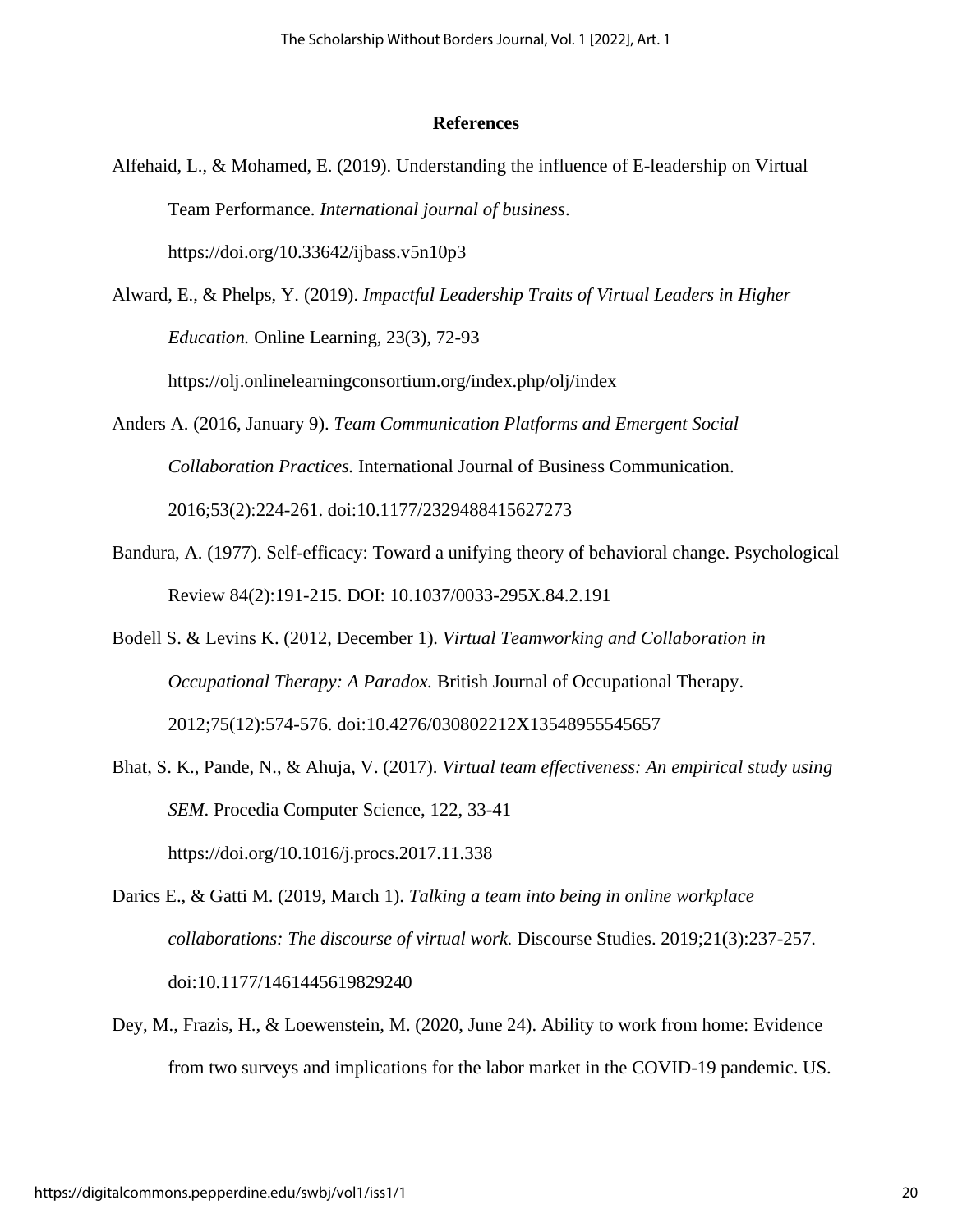Bureau of Labor Statistics.

https://www.bls.gov/opub/mlr/2020/article/ability-to-work-from-home.htm

Eisenberg J,. & Krishnan A (2018). Addressing virtual work challenges: learning from the field. Organ Manag J 15(2):78–94. https://doi.org/10.1080/15416518.1471976

Ford, R. C., Piccolo, R. F., & Ford, L. R. (2017). Strategies for building effective virtual teams: Trust is key*. Business Horizons*, *60*(1), 25-34. https://doi.org/10.1016/j.bushor.2016.08.009

- Gallup (2020). *COVID-19: A leader's guide to developing a work-from-home strategy*. Retrieved 06<sup>th</sup> July 2021, from https://www.gallup.com/workplace/310988/covid-19working-from-home-guide.aspx
- Harvard Business Review (2010). *Leading virtual teams (HBR 20-minute manager series)* (Ser. 20-minute manager). Harvard Business Review Press. https://pepperdine.on.worldcat.org/oclc/1015884883
- Haron, N. A., Hua, L. T., Hassim, S., Eftekhari, F., Muhammad, M. T., & Harun, A. N. (2019). Strategies to Improve Communication Management within Virtual Project Teams. Science and Technology, 27(3), 2015-2030. http://www.pertanika.upm.edu.my/
- Helmold, M. (2021). Virtual and Global Networks. In New Work, Transformational and Virtual Leadership (pp. 55-66). https://link.springer.com/chapter/10.1007/978-3-030-633158\_5

Holtz, K., Orengo Castella, V., Zornoza Abad, A., & González-Anta, B. (2020). Virtual team functioning: Modeling the affective and cognitive effects of an emotional management intervention. Group Dynamics: Theory, Research, and Practice, 24(3), 153. https://doi.org/10.1037/gdn0000141

Jimenez, A., Boehe, D. M., Taras, V., & Caprar, D. V. (2017). Working across boundaries: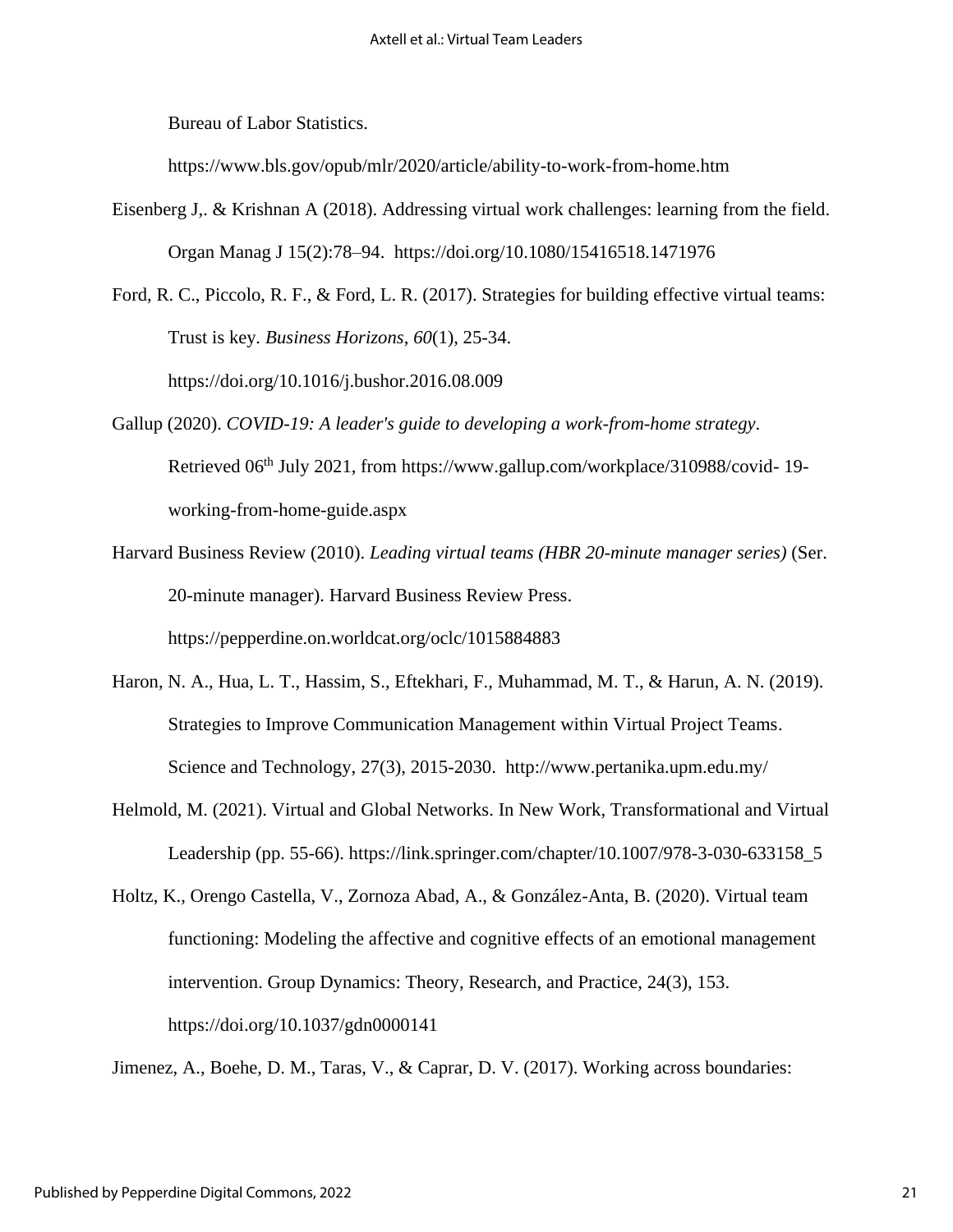Current and future perspectives on global virtual teams. Journal of International Management, 23(4), 341-349. https://doi.org/10.1016/j.intman.2017.05.001

- Joveceska, S., & Zununi, Z. (2022). Modern Management of Global Virtual Teams on an International Level. Vizione, 38, 347–356.
- Kirkman, B. L., & Mathieu, J. E. (2005). The dimensions and antecedents of team virtuality. Journal of Management, 31, 700–718. https://doi.org/10 .1177/0149206305279113
- Khan, M., & Khan, A. W. (2018, March). Virtual team management challenges mitigation model (VTMCMM). In 2018 International Conference on Computing, Mathematics and Engineering Technologies (iCoMET) (pp. 1-6) https://doi.org/10.1109/ICOMET.2018.8346328
- Lacerenza, C. N., Marlow, S. L., Tannenbaum, S. I., & Salas, E. (2018). *Team development interventions: Evidence-based approaches for improving teamwork.* American Psychologist, 73(4), 517 https://doi.org/10.1037/amp0000295
- Lauring, J., & Jonasson, C. (2018). Can leadership compensate for deficient inclusiveness in global virtual teams?. Human Resource Management Journal, 28(3), 392-409 https://doi.org/10.1111/1748-8583.12184
- Kozlowski, S. W. J. (2018). Enhancing the effectiveness of workgroups and teams: A reflection. Perspectives on Psychological Science, 13, 205– 212.https://doi.org/10.1177/1745691617697078
- McLarnon, M. J. W., & Woodley, H. J. R. (2021). Collective efficacy in virtual teams: Emergence, trajectory, and effectiveness implications. Canadian Journal of Behavioural Science / Revue Canadienne Des Sciences Du Comportement, 53(2), 187–199. https://doi-org.lib.pepperdine.edu/10.1037/cbs0000233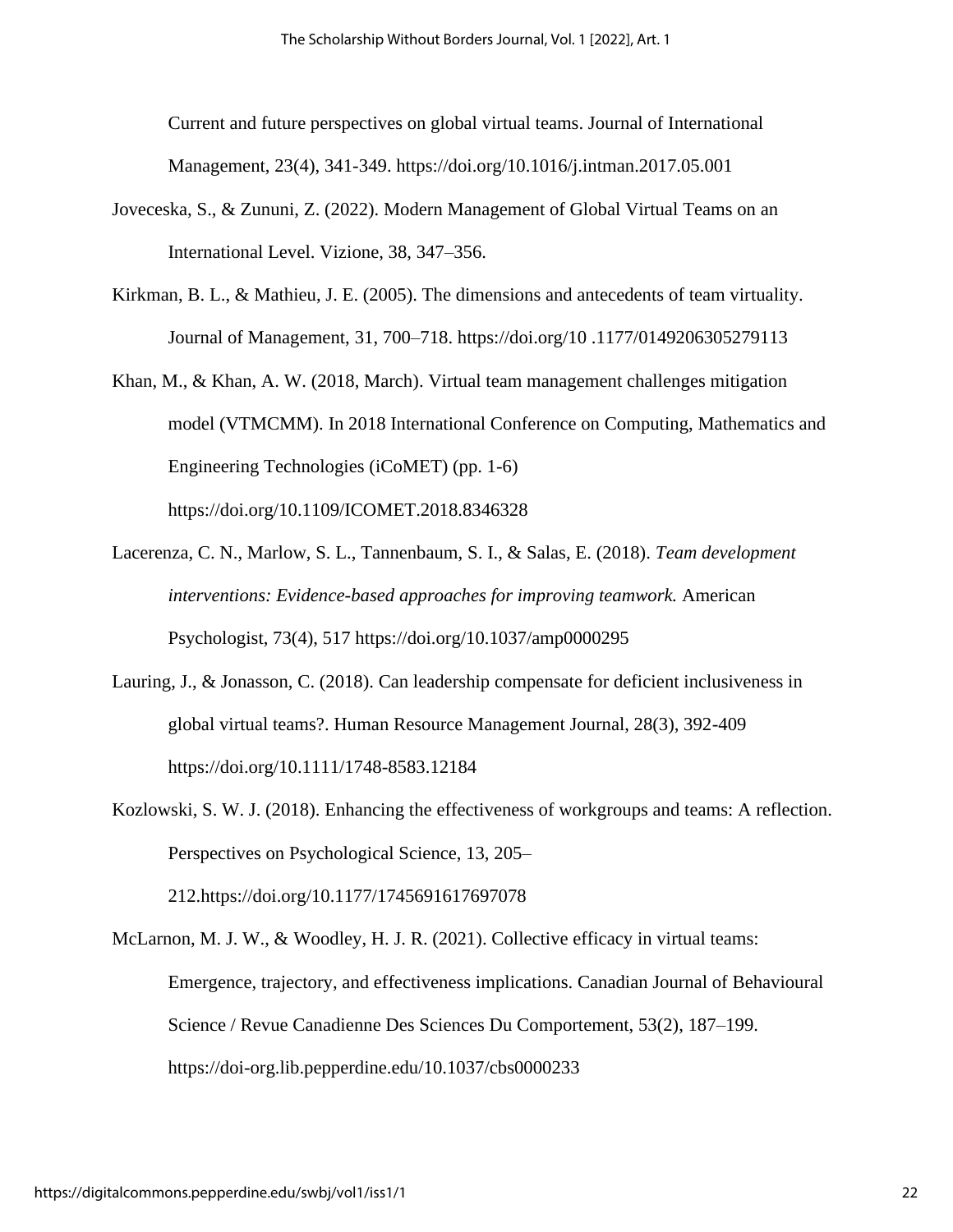- Mehtab, K., ur Rehman, A., Ishfaq, S., & Jamil, R. A. (2017). Virtual leadership: a review paper. Mediterranean Journal of Social Sciences, 8(4 S1), 183-183 https://doi.org/10.5901/mjss.2017.v8n4s1p183
- Newman, S. A., Ford, R. C., & Marshall, G. W. (2020). Virtual team leader communication: Employee perception and organizational reality. International Journal of Business Communication, 57(4), 452-473 https://doi.org/10.1177/2329488419829895
- Quisenberry, W. (2018). Exploring how emotional intelligence contributes to virtual teams: interpretive analysis of a phenomenological study. European Scientific Journal, 14(5), 19-36. http://dx.doi.org/10.19044/esj.2018.v14n5p19
- Qureshi, S. & Zigurs, I. (2001, December). *Paradoxes and Prerogatives in Global Virtual Collaboration.* Commun. ACM 44, 12, 85–88. DOI: https://doi.org/10.1145/501317.501354
- Roy, S. R. (2012). *Digital Mastery: The Skills Needed for Effective Virtual Leadership.*  International Journal of e-Collaboration (IJeC), 8(3), 56-66. http://doi.org/10.4018/jec.2012070104
- Salesforce. (2020). *Global Stakeholders Series: The Future of Work*, *now*. Salesforce Research. Tableau Public. Retrieved June 17th, 2021, from: https://public.tableau.com/app/profile/salesforceresearch/viz/GlobalStakeholderSeries 2020/Home
- Stajkovic, A. D., Lee, D., & Nyberg, A. J. (2009). Collective efficacy, group potency, and group performance: Meta-analyses of their relationships, and test of a mediation model. Journal of Applied Psychology, 94, 814–828. https://doi.org/10.1037/a0015659